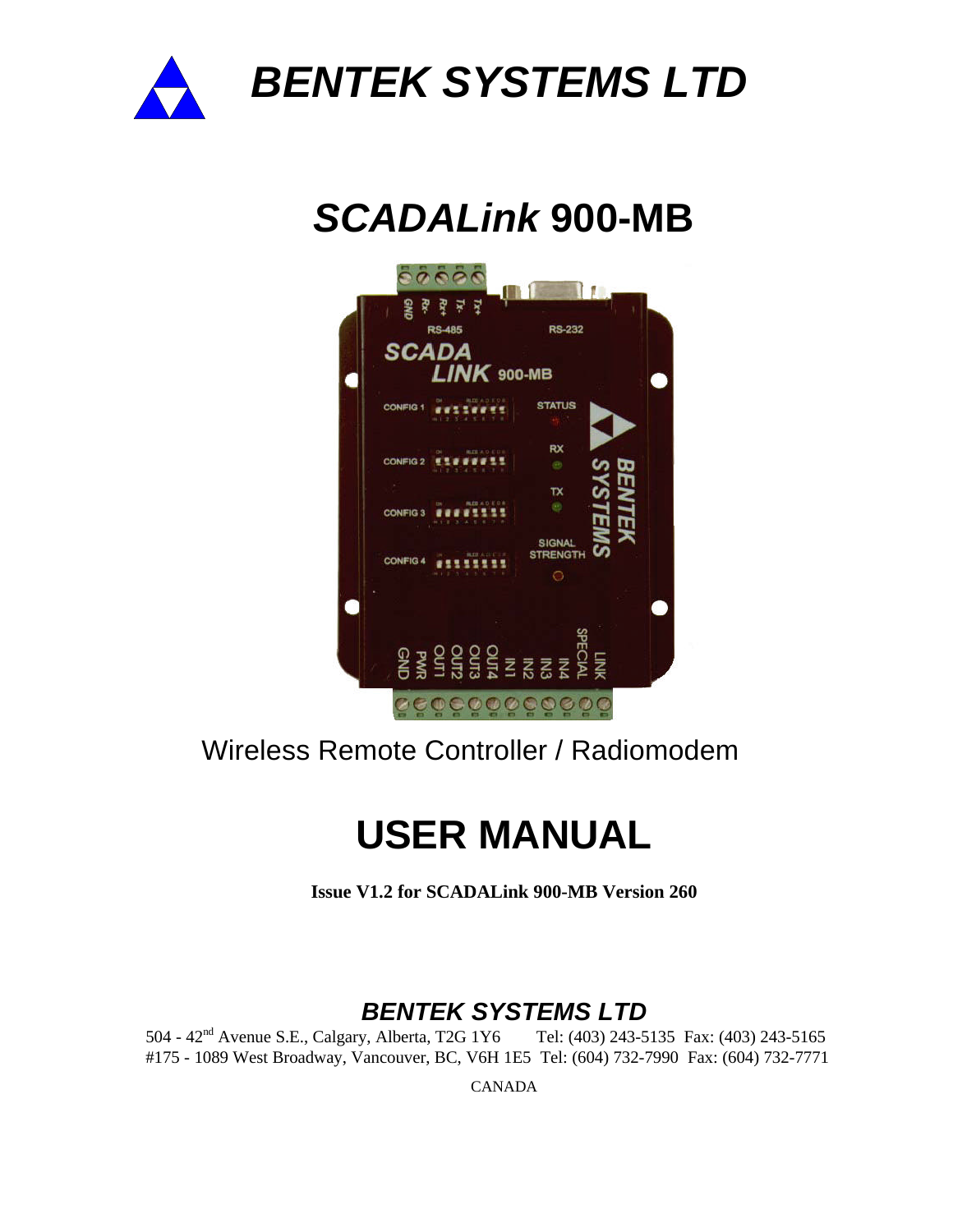| <b>GENERAI</b> | .18 |
|----------------|-----|
|                |     |
|                |     |
|                |     |
|                |     |
|                |     |
|                |     |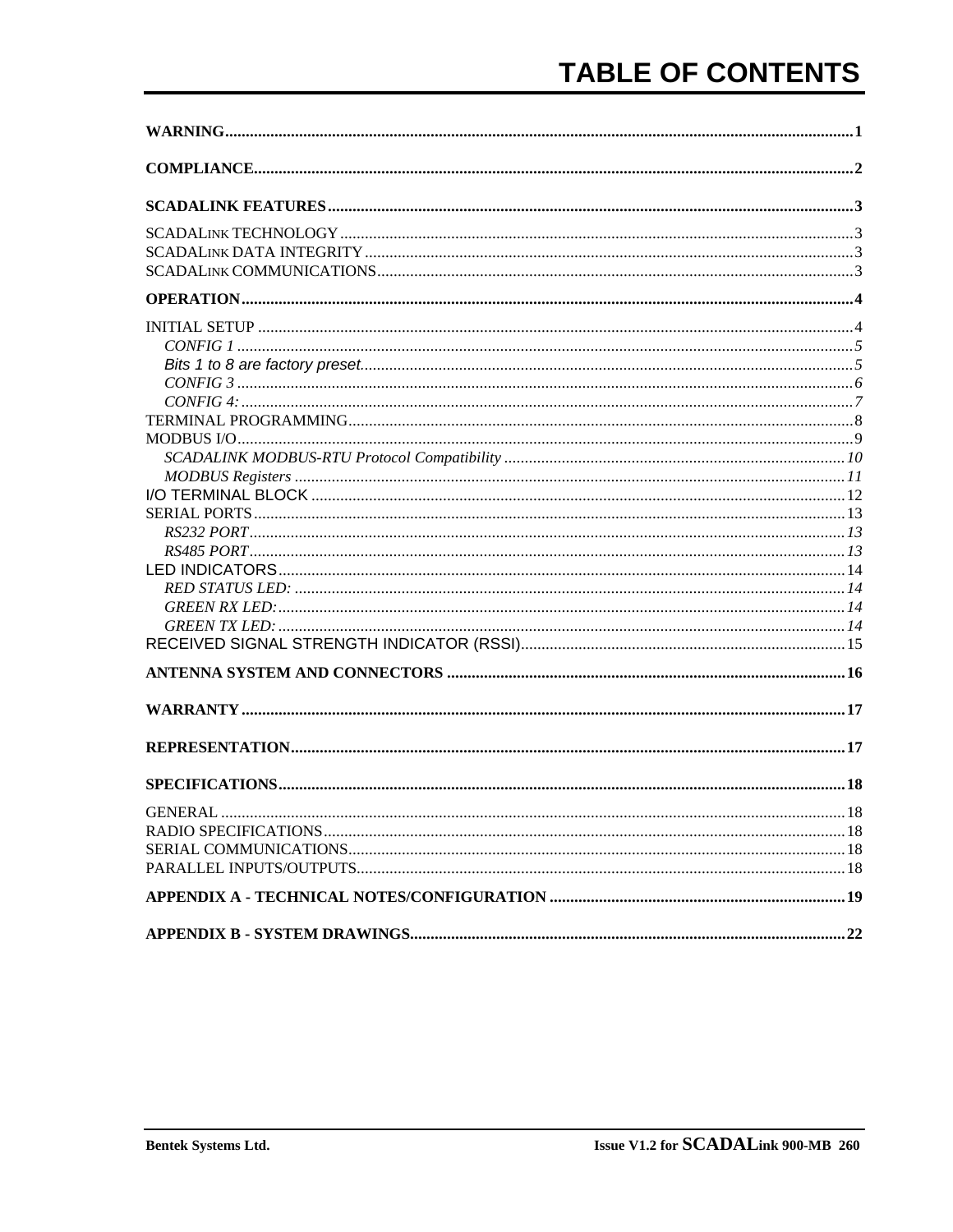### **WARNING**

**SCADALink 900-MB** radios incorporate a 16-bit address code to give 65,535 different ID settings, aiding the receiver in identifying the proper transmitter. However, you should be aware that **any other SCADALink 900-MB radio operating in your vicinity, set to the same ID code, may activate your receiver**. While the likelihood is small, the possibility is real. For this reason each customer system (a network of SCADALink 900-MBs) will have a unique factory programmed ID code which cannot be changed by the user. If the customer is using the same ID coded system for different point-to-point or point-to-multipoint links they should ensure that the frequency band selection is unique.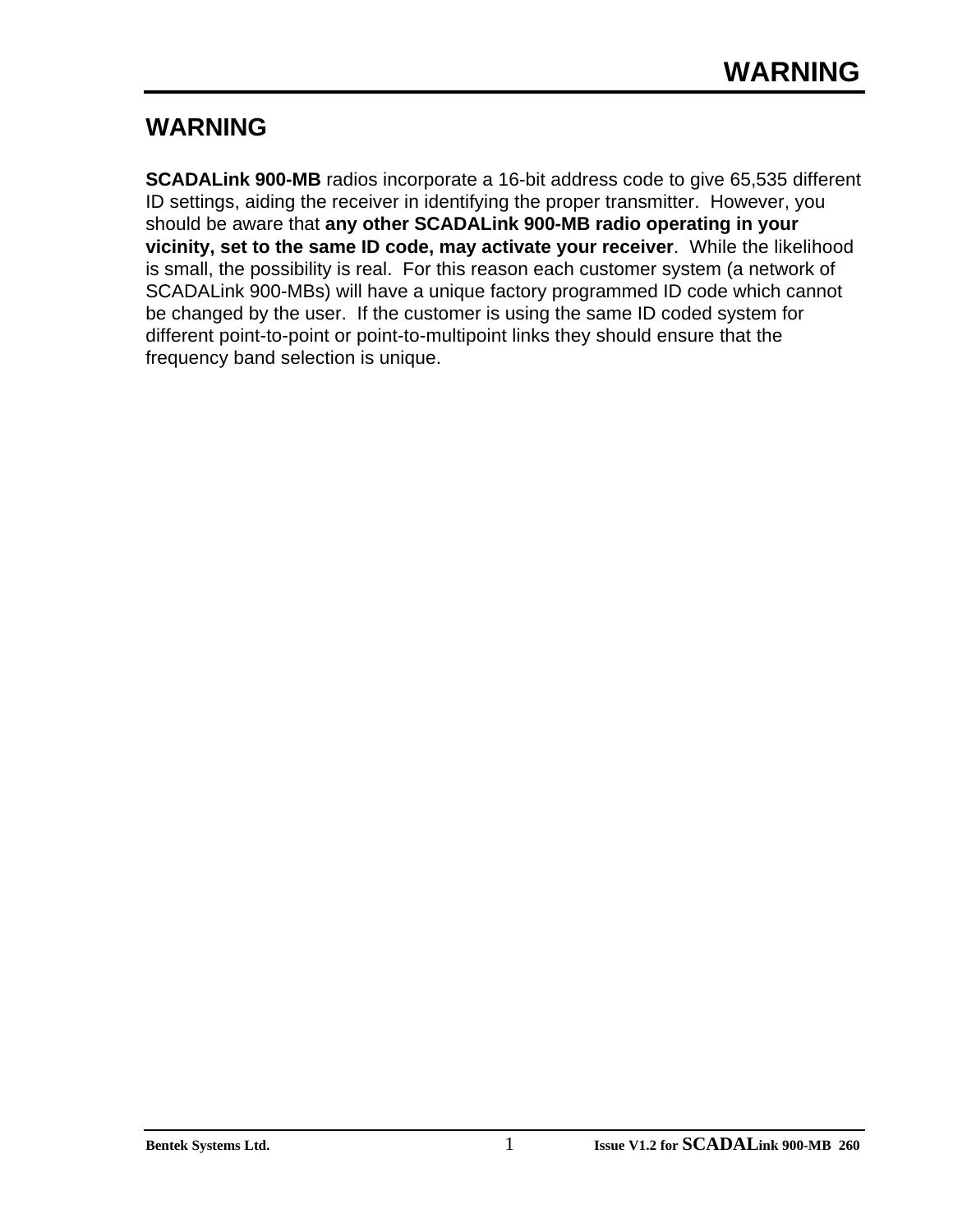### **COMPLIANCE**

This device complies with the requirements of the Federal Communication Commission (FCC) as specified in document CFR47 Part 15.247 and Industry and Science Canada (ISC), as specified in document RSS-210. The device is permitted only on a no-interference no-protection basis, that is, it must cease operation when it is determined that it causes harmful interference to the services authorized by the FCC or the ISC.

Changes or modifications not expressly approved by BENTEK SYSTEMS LTD could void the user's authority to operate the equipment.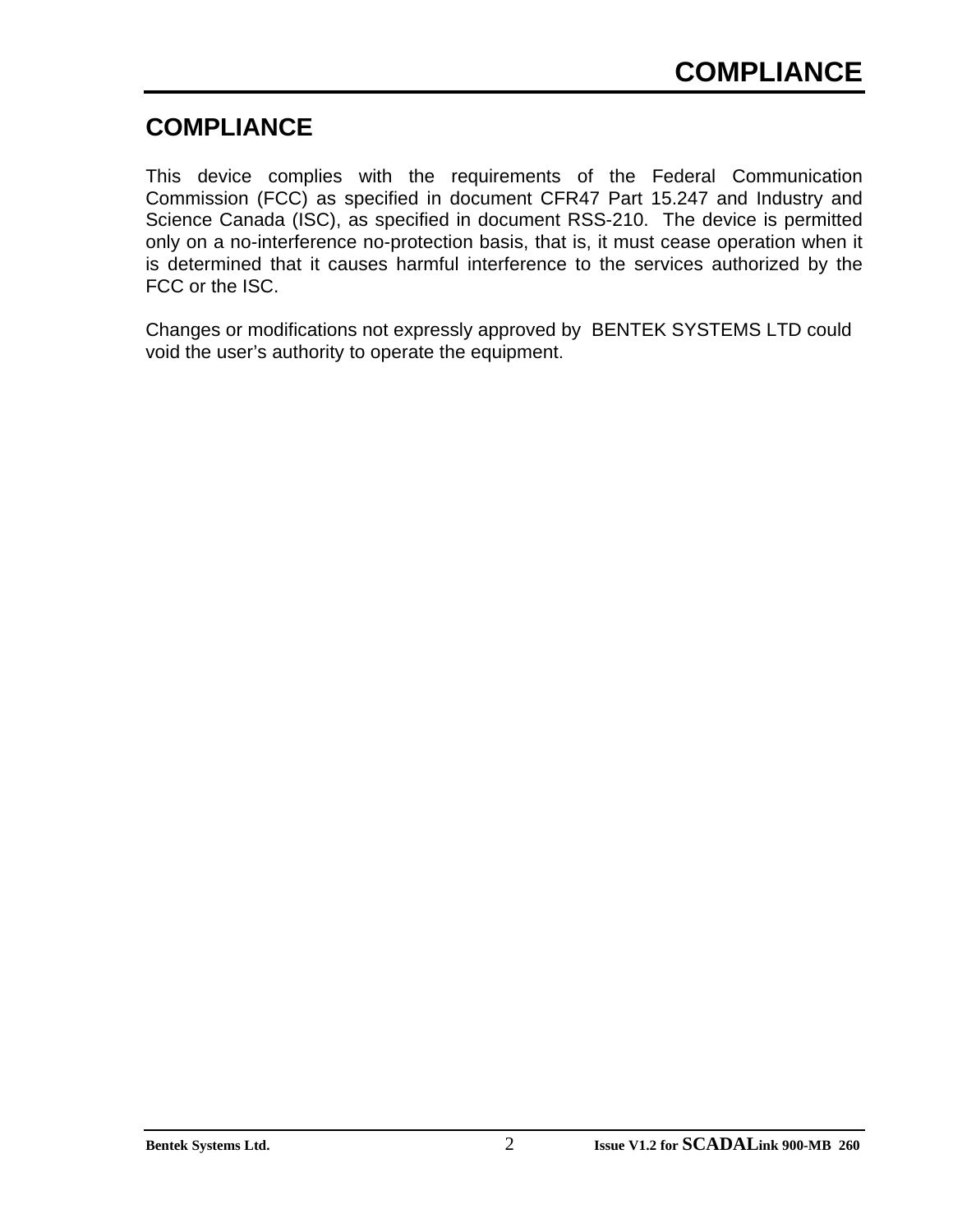### **SCADALINK FEATURES**

### *SCADALink TECHNOLOGY*

BENTEK SCADALink 900-MB devices employ frequency hopped spread spectrum technology to provide optimum performance under present FCC and ISC regulations. These devices are virtually immune to interference since they provide the interference and range benefits of a narrow band receiver while utilizing the entire 902 - 928 MHz band. The radio frequency hop pattern is pseudo random in nature and each frequency is used for 65 msec before hopping to the next one. This hop sequence repeats approximately every 4 sec.

The SCADALink 900-MB is designed to operate specifically in the 902-928 MHz band. Many manufacturers have designed their ISM band equipment to operate in an ideal environment which the unlicensed bands are not. The SCADALink 900-MB radios are designed to co-exist with all other radios legally allowed in these bands and will generally outperform most other systems currently available.

Independent frequency groups allow 4 systems to co-exist with no overlap in frequencies. Many more units can co-exist in one location with a slight penalty in response time.

#### *SCADALink DATA INTEGRITY*

SCADALink 900-MB products are designed for industrial applications. Every effort has been made to ensure that data over the link is secure and fail-safe. In addition to CRC-16 error checking, a number of self checking features have been implemented. A special output on all SCADALink 900-MB transceivers (LINK) indicates the status of the radio link and provides a fail-safe means of shutting down remote equipment in the event of a failure in the link.

#### *SCADALink COMMUNICATIONS*

The SCADALink 900-MB supports serial communications in either RS-485 or RS-232 mode. The SCADALink 900-MB has 4 digital or analog inputs and 4 digital outputs for remote control purposes which can be read or written to using Modbus RTU protocol.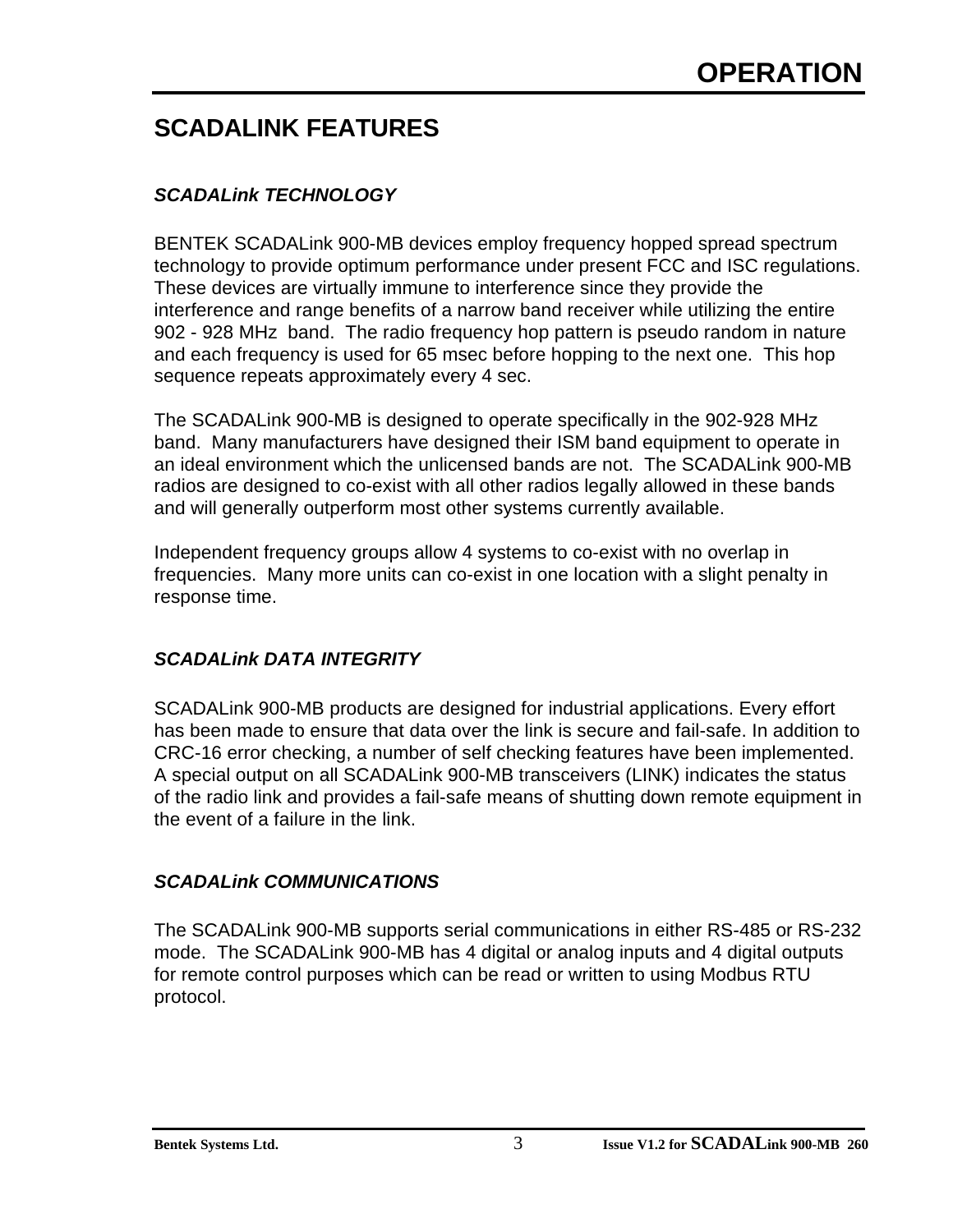### **OPERATION**

### *INITIAL SETUP*

The SCADALink 900-MB can be completely configured using the DIP switches on the front of the unit or by a terminal via the RS-232 port. The diagram below shows the switch designations.



The following sections describe how to set up the DIP switches in each of 4 switch banks (config 1 - config 4). All 4 switch banks comprise of 8 bits labeled bit 1 to 8, starting from the left hand side of the switch bank.

Switch position convention:

 $ON = up = 1$  $OFF = down = 0$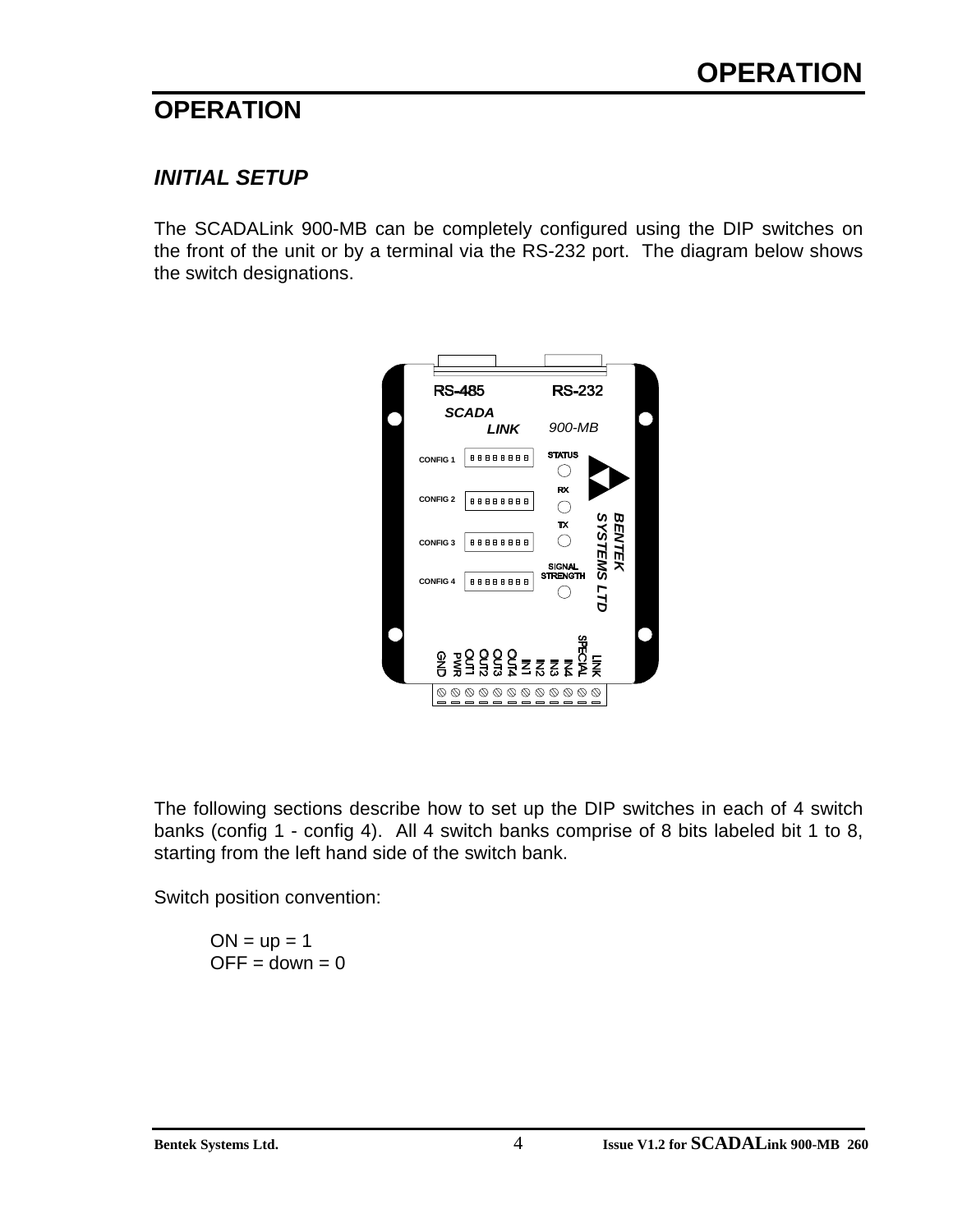#### **CONFIG 1**

Bits 1 & 2 select one of four frequency groups. Bits 3 to 7 are factory preset. Bit 8 selects Terminal Mode.

|            | BIT#1 | BIT#2 | <b>IBITS#3-61</b> | <b>Bit #7</b> | BIT#8              | <b>ISWITCH POSITION</b> |
|------------|-------|-------|-------------------|---------------|--------------------|-------------------------|
| Freq grp 1 | OFF   | OFF   | <b>FACTORY</b>    | 4-20 mA/1-5V  | <b>TERMINAL</b>    | ΟN                      |
| Freq grp 2 | OFF   | ON    | <b>SET</b>        |               | <b>MODE ACTIVE</b> |                         |
| Freq grp 3 | VC.   | OFF   |                   | 0-20mA/0-5V   | <b>REGULAR</b>     | OFF                     |
| Freq grp 4 | ON    | ON    |                   |               | <b>MODE ACTIVE</b> |                         |

#### **CONFIG 1 DIP SWITCH**

#### **CONFIG 1 DIP SWITCH**

Bit 7 is used to select between 0-20mA/0-5V and 4-20mA/1-5V. After changing the setting, the power must be cycled for the new setting to take effect.

Bit 8 is used to set the radio in either terminal mode, or regular mode. This bit must be set "ON" to access terminal programming functions, and must remain set "ON" in order for those settings to be followed. If Bit 8 is set to "OFF", the radio's operating parameters will only follow the switch settings. If Bit 8 is set to "ON" the radio will only follow the parameter settings which are programmed into memory using the terminal.

#### **CONFIG 2**

Bits 1 to 8 are factory preset.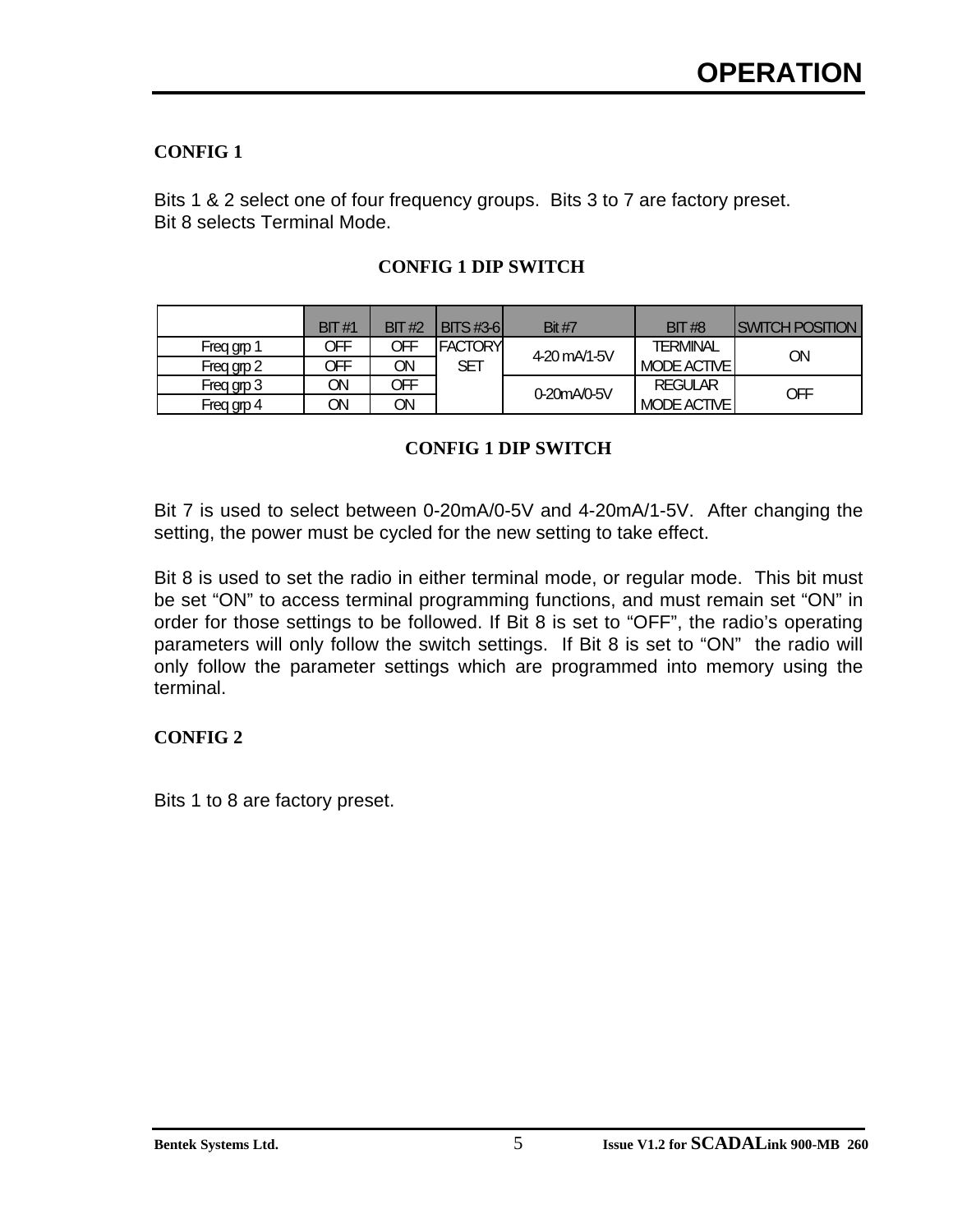#### **CONFIG 3**

**LINK TIME-OUT:** Selects the amount of time since the last Modbus Poll of the SCADALink 900-MB (Modbus I/O enabled) before a Link Time-out is declared. When declared, the LINK output on the SCADALink 900-MB will go low and all parallel outputs will default to either OFF or MAINTAIN LAST STATE depending on the condition of the FAIL MODE switch setting.

**FAIL MODE:** On a LINK TIME-OUT, the parallel outputs can be selected to either MAINTAIN LAST STATE or be turned OFF. In either case, the LINK output will always turn OFF.

**PRIMARY PORT:** Both RS-232 and RS-485 ports are available on the SCADALINK 900-MB unit. However only one of the two serial ports may be used for serial communications over the radio. The remaining port can be used as a local Modbus port.

**RADIO MODE:** In any system, one radio must always be set to MASTER mode. All other radios in the system will be configured as SLAVES. MASTER and SLAVE radios in the same system must have the same hop sequence id and must be set to the same frequency group. To synchronize the hopping sequences, the SLAVE always derives its timing from the MASTER. SLAVE radios can only communicate to the MASTER radio, not between themselves.

#### **BUFFER:**

**TRANSPARENT** - Transmission starts as soon as a character is received and continues until the buffer is clear. Used for file transfer or ASCII based communication protocols.

**PACKET** - Used for Modbus RTU protocol. Transmission of characters starts after 4 character pause in the data string occurs and continues until the entire packet has been sent.

**BIT/PARITY/STOP**:Determines the characteristics of both the RS-232 and the RS-485 ports. Radio transmission characteristics are not affected**.**

**BAUD:** 4 user interface baud rates are supported. These baud rates do not affect the radio transmission rates.

| BIT#   | <b>FUNCTION</b>     |                    | MODE SELECT                |
|--------|---------------------|--------------------|----------------------------|
|        |                     | ΟN                 | OFF                        |
|        | LINK TIMEOUT        | 120 <sub>sec</sub> | 10 <sub>sec</sub>          |
|        | I/O FAIL MODE       | DEFAULT OFF        | <b>MAINTAIN LAST STATE</b> |
| ົ<br>د | <b>PRIMARY PORT</b> | <b>RS-485</b>      | RS-232                     |
| 4      | RADIO MODE          | RADIO MASTER       | RADIO SLAVE                |
| 5      | <b>BUFFER</b>       | <b>PACKET</b>      | <b>TRANSPARENT</b>         |
| 6      | BIT/PARITY/STOP     | N, 8, 1            | E, 7, 1                    |

#### **CONFIG 3 DIP SWITCH**

| BIT | <b>BAUD</b> |       |
|-----|-------------|-------|
|     |             |       |
| OFF | ∩FF         | 1200  |
| OFF | ON          | 19200 |
| OΝ  | ∩FF         | 4800  |
| 7N  | ገN          | 9600  |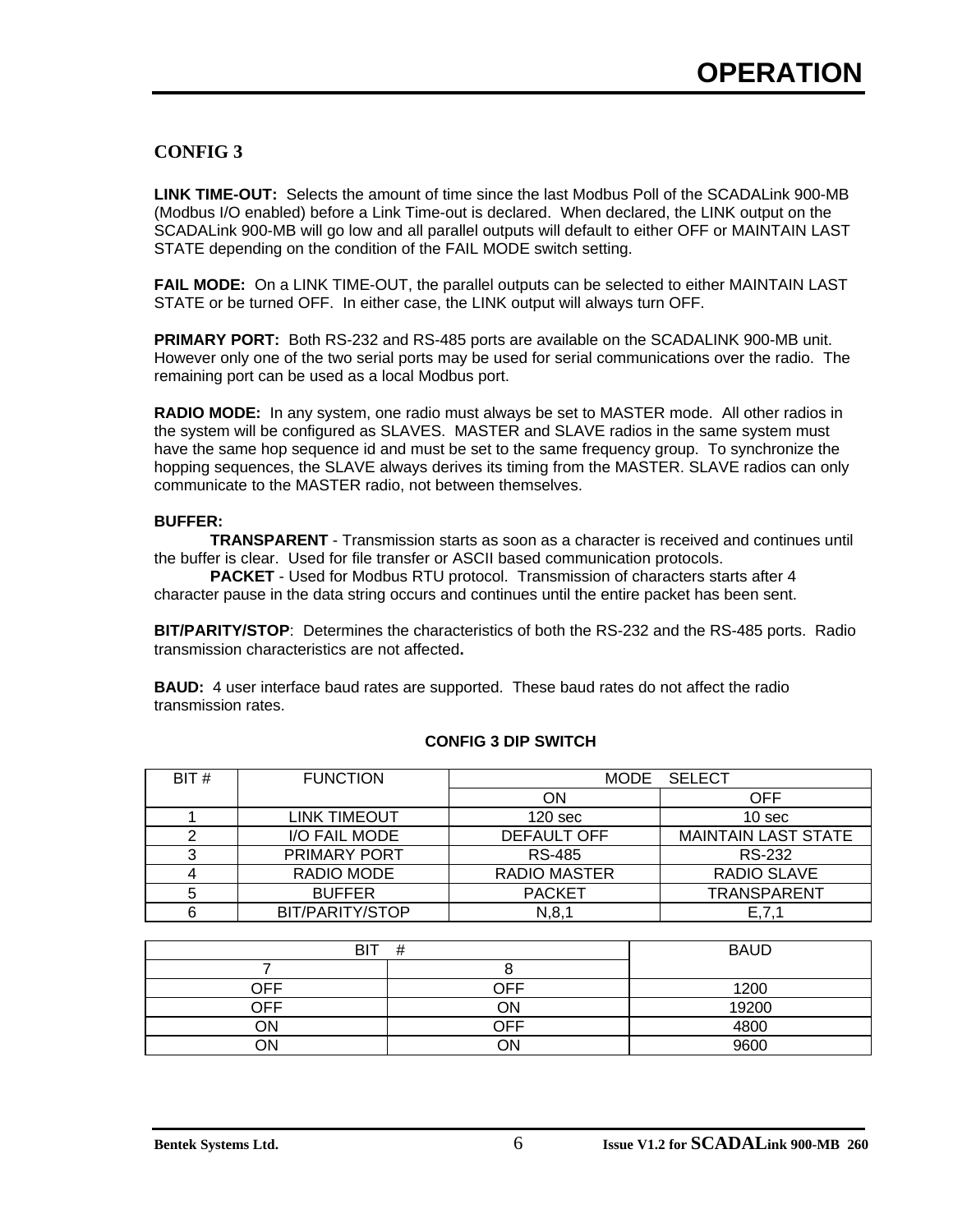#### **CONFIG 4:**

**NO MODBUS**: In this mode, the SCADALINK acts as a standard packetized radio modem. The parallel Inputs and Outputs are unused. The Link output is still active. This configuration permits maximum throughput when used as a serial modem*.*

**MODBUS ADDRESS**: Any switch setting for (2-8) other than all 1's or all 0's is treated as a MODBUS RTU address (1-126 are allowable MODBUS addresses).

**END-TO-END I/O**: The end-to-end configuration enables inputs on the master radio to be mapped to outputs on the slave radio and inputs on the slave radio to be mapped to outputs on the master radio. The end-to-end I/O will work when the radios are used in a point-to-point mode (ie. only 1 slave radio for each master radio).

**FUTURE**: Reserved for future expansion*.*

|     |     |            |            | BIT#       |     |           |            |                          |
|-----|-----|------------|------------|------------|-----|-----------|------------|--------------------------|
|     | າ   | 3          | 4          | 5          | 6   |           | 8          | <b>FUNCTION</b>          |
| OFF | OFF | OFF        | OFF        | <b>OFF</b> | OFF | OFF       | OFF        | <b>NO MODBUS</b>         |
| OFF | OFF | OFF        | OFF        | OFF        | OFF | OFF       | ON         | <b>MODBUS ADDRESS #1</b> |
| OFF | OFF | <b>OFF</b> | <b>OFF</b> | <b>OFF</b> | OFF | <b>ON</b> | OFF        | MODBUS ADDRESS #2        |
|     |     |            |            | ٠          |     |           |            |                          |
|     |     |            |            |            |     |           |            |                          |
|     |     |            |            |            |     |           |            |                          |
| OFF | ΟN  | ON         | ΟN         | ON         | ON  | ON        | <b>OFF</b> | MODBUS ADDRESS #126      |
| OFF | ΟN  | ΟN         | ON         | ON         | ON  | ON        | ON         | END-TO-END I/O           |
| ON  | -   |            | ۰          | ۰          |     | -         | -          | <b>FUTURE</b>            |

#### **CONFIG 4 DIP SWITCH**

- = Don't Care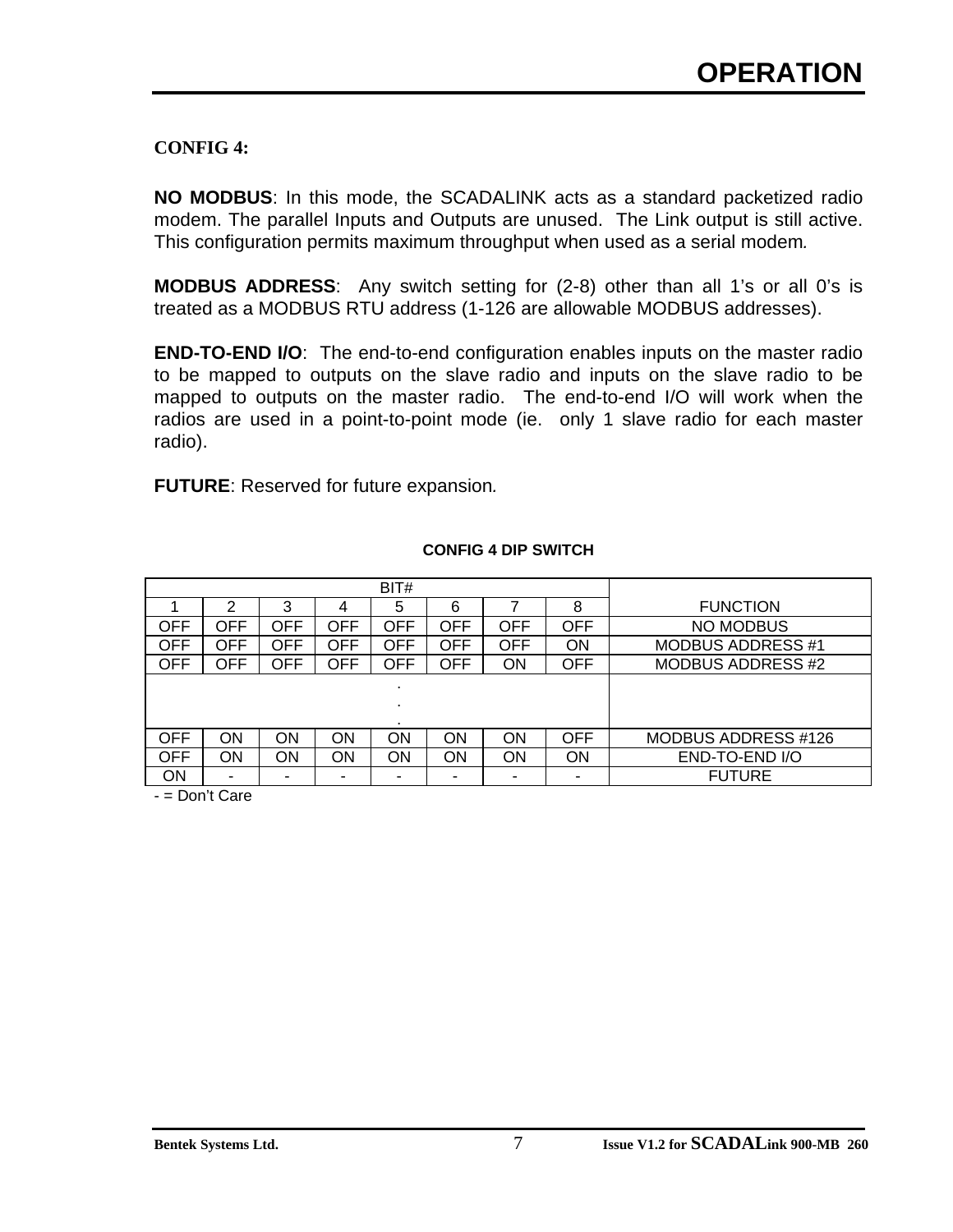### *TERMINAL PROGRAMMING*

Terminal mode is activated by having switch #8 on CONFIG1 up and pressing the 'ENTER' key. While in Terminal Mode, both the Rx and Tx LEDs flash simultaneously. This indicates to the user that the radio may be configured by computer terminal, rather than by following the switch settings. The radio waits 15 seconds for the 'ENTER' key to be pressed. For Instructions on how to connect to the radio using Terminal Mode, consult the documents in Appendix A.

Most features available on with the 4 config switches are available through menus in the terminal programming mode. When switch #8 on CONFIG1 is up, and a 15 second startup has elapsed, the radio will operate as per the terminal configuration. Switches settings are over ridden at this point. Setting switch #8 on CONFIG1 down, lets the switch settings override the terminal programming.

#### NOTE: *FOR radio to make use of terminal settings in memory, CONFIG 1, bit 8 must be "ON". IF CONFIG1 Bit 8 is down, radio will follow settings from switches on radio, and ignore settings made in memory.*

Advanced Terminal Configuration: This is the highest configuration level available and offers a table of choices to change the hopping code. The hopping code that is selected in this menu is stored into memory and is what is used for operation of the radio, after Terminal mode is exited (regardless of whether switch#8 of CONFIG1 is set, or not). It also allows the user to enter a new value in the table provided there is not already 16 values in the table. The user needs a seed value in order for this new value to be programmed. This value can only be obtained from Bentek Systems Ltd.

Bentek Systems Ltd.

Advanced Terminal Configuration

|  |                                                                                        |                 |                         | Choose one of the following codes $\leq$ <default code="3AAA" id=""> :</default> |                                      |  |  |
|--|----------------------------------------------------------------------------------------|-----------------|-------------------------|----------------------------------------------------------------------------------|--------------------------------------|--|--|
|  | 1:12EE<br>2:23FF<br>3:34AE<br>4:2300<br>5:1900<br>6:0030<br>7:39F5<br>8:033F<br>9:3AFE | $0:$ No Change. |                         |                                                                                  | (Current Hopping Code of radio) ^^^^ |  |  |
|  | A : 0000<br>B : 3FFF                                                                   |                 |                         |                                                                                  |                                      |  |  |
|  | C: 25FF<br>D : 3AAA                                                                    | H: Custom Entry |                         |                                                                                  |                                      |  |  |
|  |                                                                                        |                 | Enter Choice $(0-H): 1$ |                                                                                  |                                      |  |  |
|  |                                                                                        |                 |                         | • Use '0' to make no changes and leave.                                          |                                      |  |  |

- Select a listed number/letter for choice.
- Use 'H' for Custom Hopping Code entry.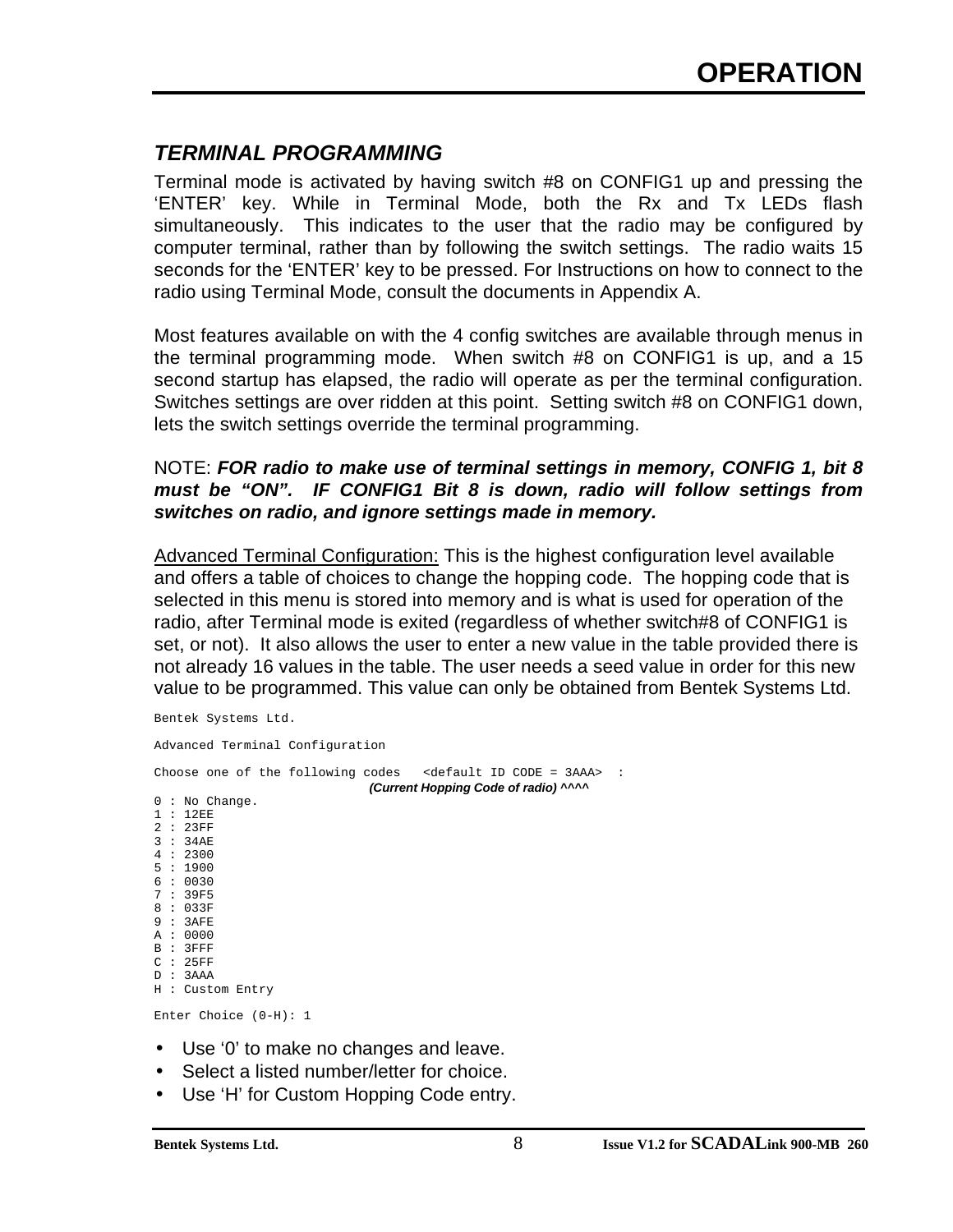Terminal Configuration: This is the lowest configuration level available and all existing functionality via switches can be changed here. Future functionality features will be made available here.

Bentek Systems Ltd. Terminal Configuration Choose the Number of Data Bits (1:7 Data Bits 2:8 Data Bits) <2> : Choose the Parity (1:None 2:Even 3:Odd) <1> : Choose the Number of Stop Bits (1:1 Stop Bit 2:2 Stop Bits) <1> : Choose the Baud Rate (1:1200 2:2400 3:4800 4:9600 5:19200) <4> : Choose Handshaking Configuration <3> : 1 : None 2 : RTS as DTE 3 : Full as DTE 4 : Full as DCE >: Choose Input Configuration <1> : 1 : 0-20mA / 0-5V Counts 2 : 4-20mA / 1-5V Counts 3 : 4-20mA / 1-5V Percentage >: Enter the Modbus Address of the radio (in hex) <3> : Do you wish to exit Terminal Configuration? <N> y Configuration Complete - Exiting Terminal Mode Cycle Power to Enable Entries.

### *MODBUS I/O*

The SCADALink 900-MB has 4 input (analog or digital) and 4 digital output channels that can be read or written using Modbus-RTU protocol.

The SCADALink 900-MB Modbus address can be set to values from 1-126. It will respond to commands sent over the radio (in SLAVE radio mode) or the local communications channel (in MASTER radio mode).

With the address set to 0 the SCADALINK I/O is disabled.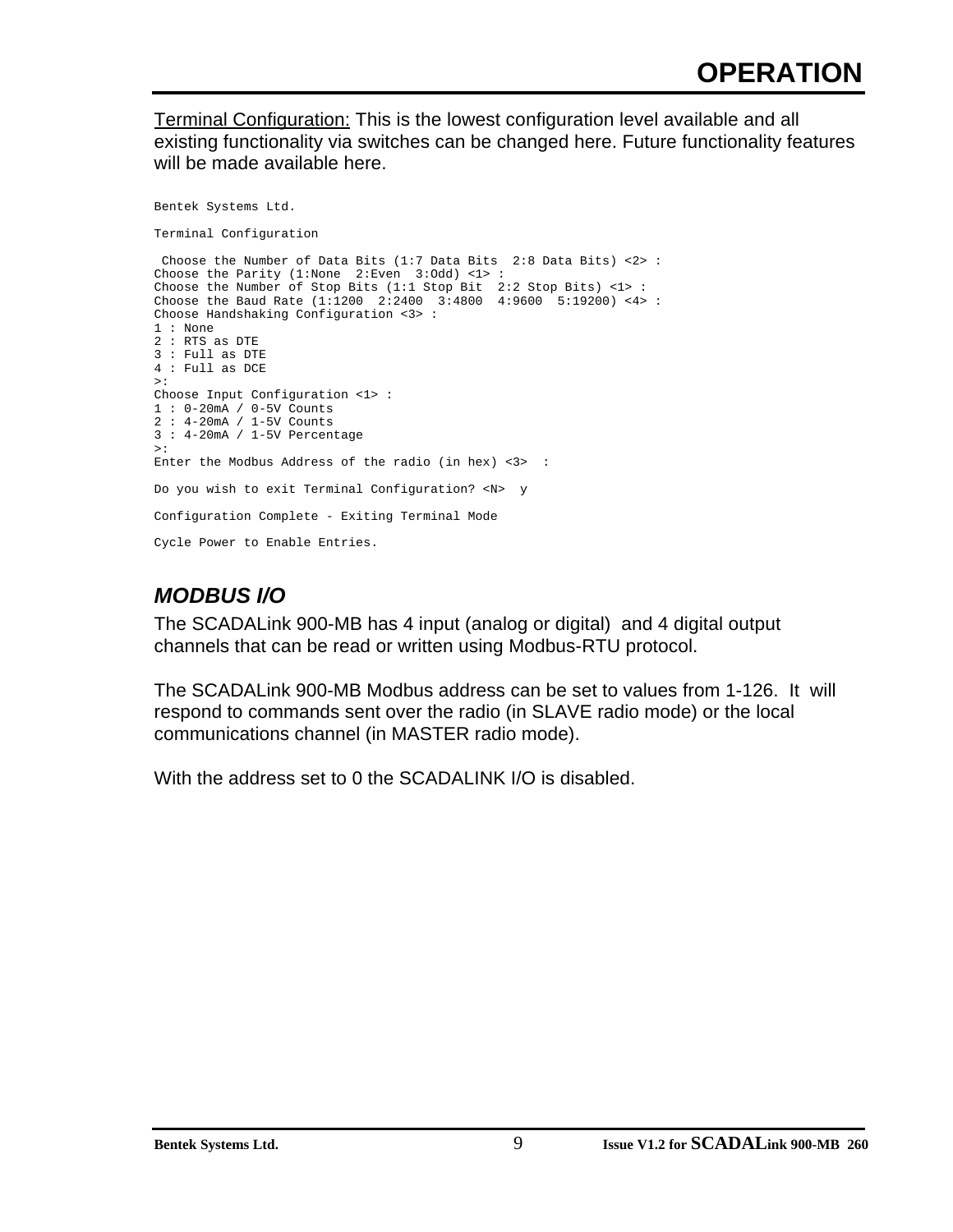#### **SCADALINK MODBUS-RTU Protocol Compatibility**

The SCADALink 900-MB supports a subset of the Modbus RTU protocol. The following table shows the command codes supported.

| <b>Description</b>             |
|--------------------------------|
| Read 000xx register            |
| Read 100xx register            |
| Read 400xx register            |
| Read 300xx register            |
| Write single 000xx register    |
| Write single 400xx register    |
| Write multiple 000xx registers |
| Write multiple 400xx registers |
|                                |

#### **SUPPORTED MODBUS COMMANDS**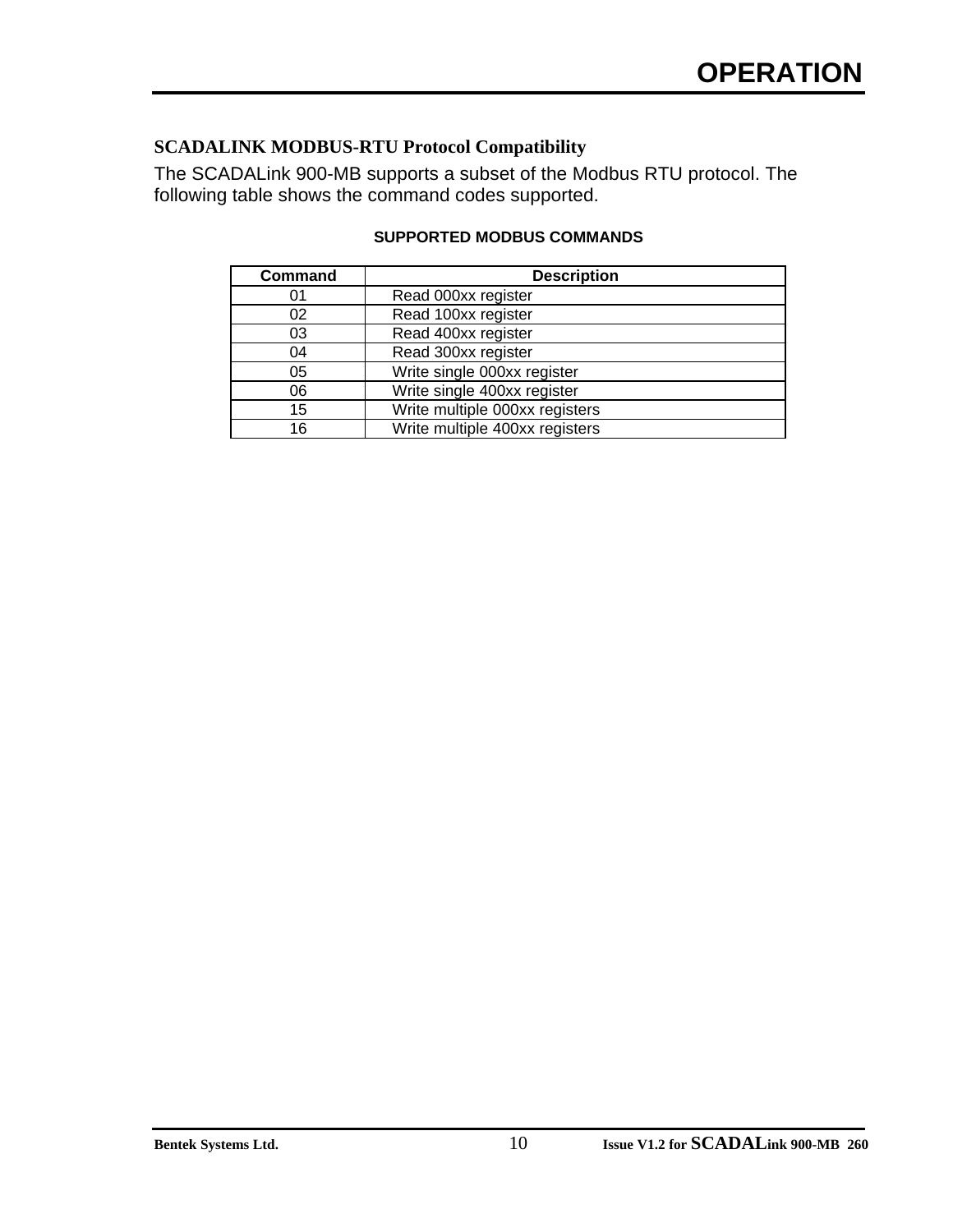#### **MODBUS Registers**

The following tables shows Modbus register mapping for I/O at each SCADALink 900-MB.

|    | 000xx             | 100xx            | 300xx           | 400xx                   |
|----|-------------------|------------------|-----------------|-------------------------|
| 01 | DOUT1             | DIN <sub>1</sub> | IN <sub>1</sub> | OUT <sub>1</sub>        |
| 02 | DOUT <sub>2</sub> | DIN <sub>2</sub> | IN <sub>2</sub> | OUT <sub>2</sub>        |
| 03 | DOUT3             | DIN3             | IN <sub>3</sub> | OUT <sub>3</sub>        |
| 04 | DOUT4             | DIN4             | IN4             | OUT4                    |
| 05 |                   |                  |                 |                         |
| 06 |                   |                  |                 |                         |
| 07 |                   |                  |                 |                         |
| 08 |                   |                  |                 |                         |
| 09 |                   |                  |                 | <b>WATCHWRITE</b>       |
| 10 |                   |                  |                 | PACKED DOUT1-4          |
|    |                   |                  |                 |                         |
| 38 |                   |                  |                 | <b>SERIAL NUMBER L</b>  |
| 39 |                   |                  |                 | SERIAL NUMBER H         |
| 40 |                   |                  |                 |                         |
| 41 |                   |                  |                 | ID <sub>1</sub>         |
| 42 |                   |                  |                 | ID <sub>2</sub>         |
| 43 |                   |                  |                 | CONFIG12                |
| 44 |                   |                  |                 | CONFIG34                |
| 45 |                   |                  |                 | RSSI - 16 BIT           |
| 46 |                   |                  |                 | <b>VOLTAGE - 16 BIT</b> |
| 47 |                   |                  |                 | RSSI - dBm              |
| 48 |                   |                  |                 | VOLTAGE - 10ths V       |
| 49 |                   |                  |                 |                         |
| 50 |                   |                  |                 | PACKED DIN1-16          |
| 51 |                   |                  |                 | IN <sub>1</sub>         |
| 52 |                   |                  |                 | IN <sub>2</sub>         |
| 53 |                   |                  |                 | IN <sub>3</sub>         |
| 54 |                   |                  |                 | IN4                     |

**MODBUS I/O MAPPING**

#### **MODBUS I/O SCALING**

| <b>Signal</b>         | <b>Register</b>            | <b>Scaling</b> | <b>Engineering Units</b> |
|-----------------------|----------------------------|----------------|--------------------------|
| $IN1$ - $IN4$         | 30001-30004<br>40051-40052 | $0 - 32767$    | $0-5V$                   |
|                       |                            |                |                          |
| <b>RSSI</b>           | 40045                      | $0 - 32767$    | $0-5V$                   |
| <b>SUPPLY VOLTAGE</b> | 40046                      | $0 - 32767$    | $0-30V$                  |
|                       |                            |                |                          |
| PACKED DIN1 - 16      | 40050                      | None           | HEX                      |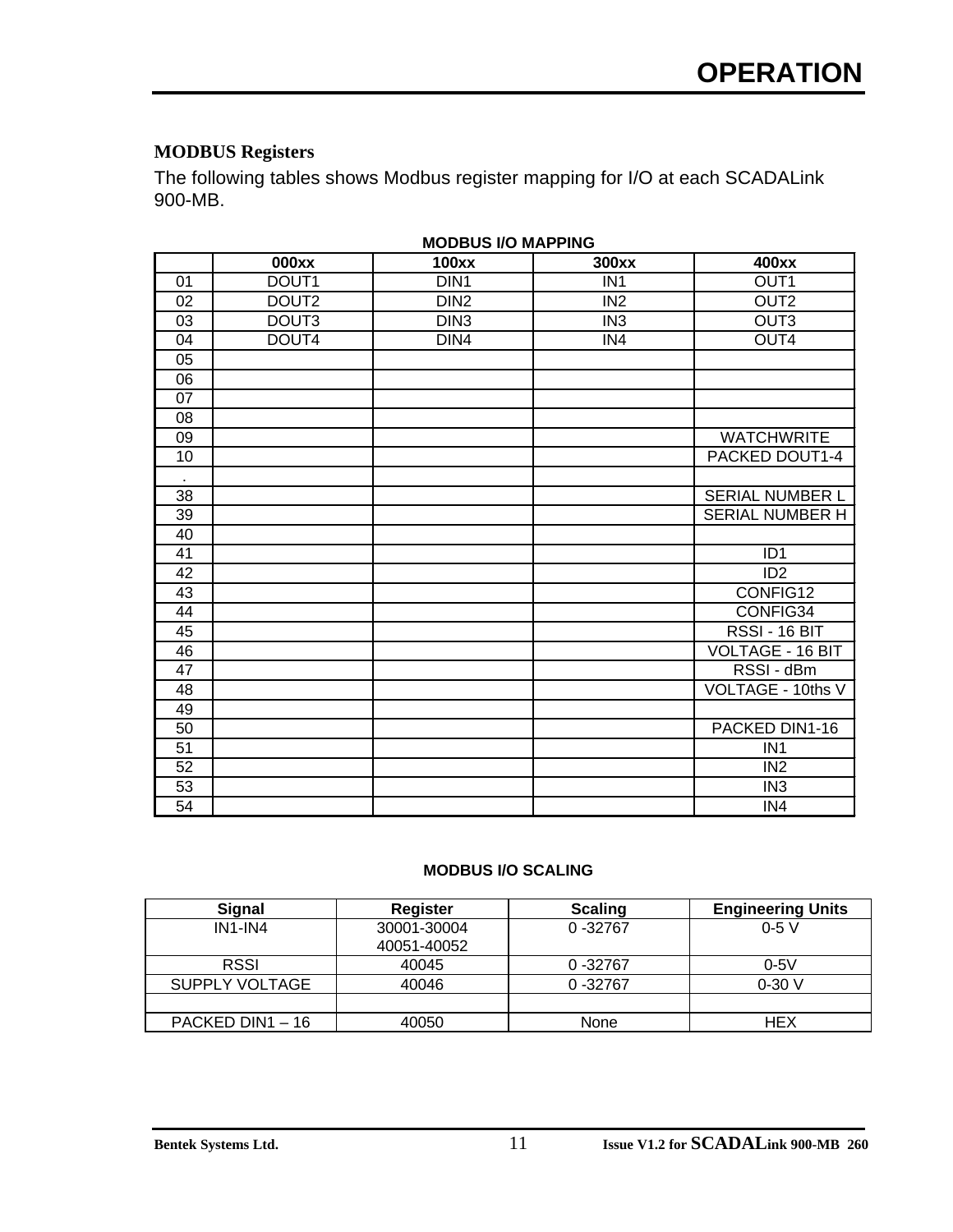### *I/O TERMINAL BLOCK*

**PWR/GND:** The SCADALINK 900-MB will operate at any voltage from +9V to +26V. The higher the voltage the lower the current as shown in the following graph.



#### **900 MB SUPPLY VOLTAGE vs CURRENT**

**OUT1-4:** These Outputs are open collector type outputs which are each capable of switching 0.25A. but the combined capacity of all 4 outputs cannot exceed 0.5 A. The switches have a common ground which is fused at 0.5A. See Appendix B for typical output wiring.

**IN1-4:** These Inputs are high impedance with 100 K pulldowns to ground. See Appendix B for typical input wiring. Tie the input to a +9-26V source referenced to GND to provide "ON" state, otherwise input is in "OFF" state. Analog inputs are 0-5V DC inputs referenced to GND.

**LINK:** This Output indicates that the slave radio is locked onto the master radio and the communications link is good. It functions electrically like OUT 1-4. If slave radio looses communication for more than 20 seconds, the output goes "high". It will return to pull "low" if communications is restored. A "pull to good" indicates good communications

**SPECIAL:** Used for future expansion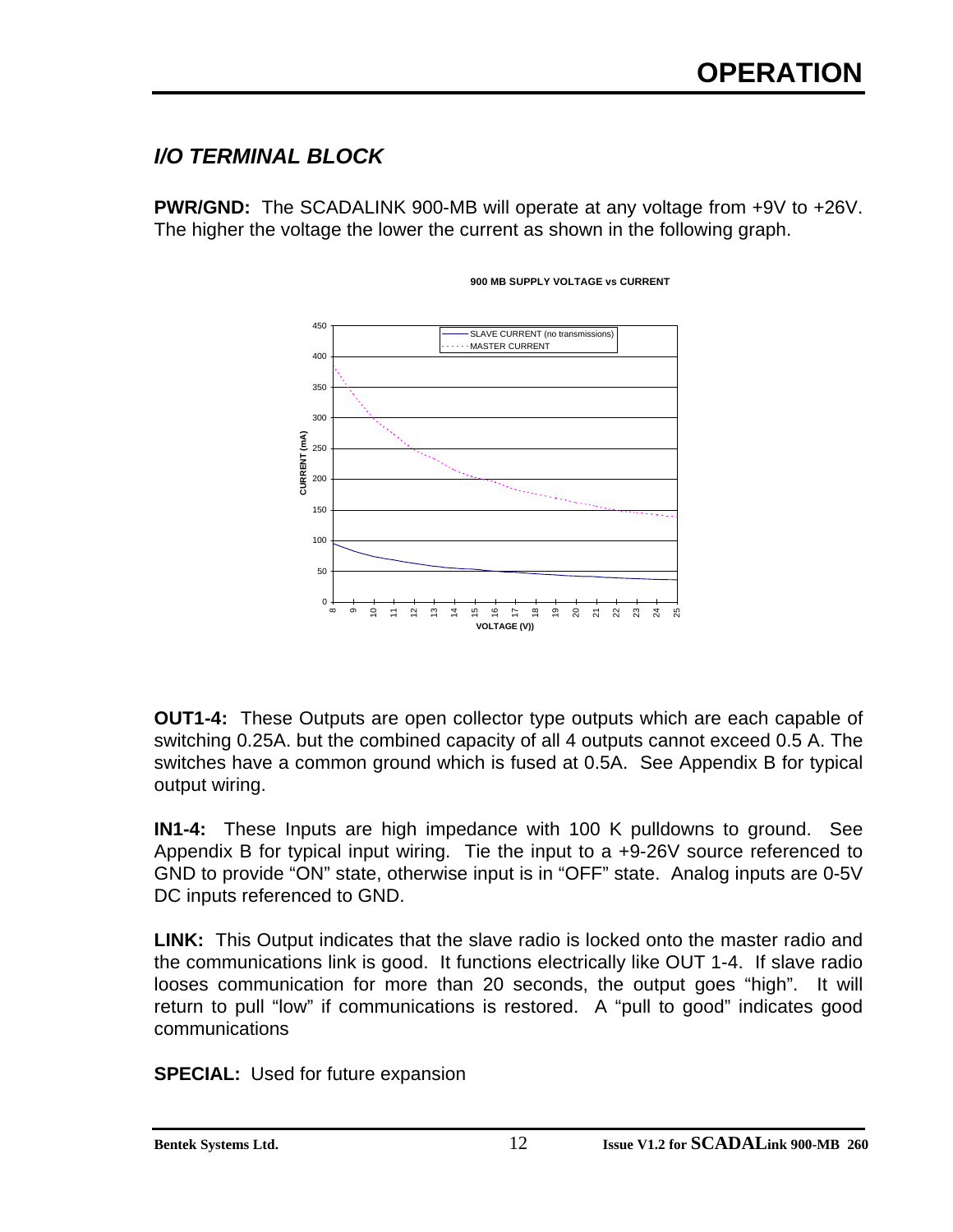### *SERIAL PORTS*

#### **RS232 PORT**

The RS-232 port is a 9 pin DB-9 female connector which conforms to DCE functionality.



#### **RS-232 DCE FUNCTIONALITY**

| <b>PIN</b> | <b>FUNCTION</b> | <b>TYPE</b>   | <b>Notes</b>              |
|------------|-----------------|---------------|---------------------------|
|            | <b>DCD</b>      | <b>OUTPUT</b> | <b>Follow Link Status</b> |
| 2          | <b>RxD</b>      | <b>OUTPUT</b> | To DCE                    |
| 3          | TxD             | <b>INPUT</b>  | From DCE                  |
| 4          | DTR.            | <b>INPUT</b>  | Not Used                  |
| 5          | <b>GROUND</b>   |               |                           |
| 6          | DSR.            | <b>OUTPUT</b> | Always On                 |
|            | <b>RTS</b>      | <b>INPUT</b>  | Not Used                  |
| 8          | <b>CTS</b>      | <b>OUTPUT</b> | CTS - OK to send          |
| 9          | Not Used        |               |                           |

**3 Wire Interface**: The RS-232 port can be used in 3 wire mode (TXD, RXD, GND) without any handshaking.

**CTS Handshaking:** CTS handshaking can be used for flow control between the DTE and the SCADALink. On power up, the CTS signal is active, once the buffer is almost full, the CTS signal is pulled low to signal the DTE to stop transmitting. Generally used for file transfer operation. SCADALink buffer is 4K.

#### **RS485 PORT**

The RS-485 port is a half-duplex port which supports both 2-wire and 4-wire RS-385 communications. The port uses a quick disconnect screw terminal connector.

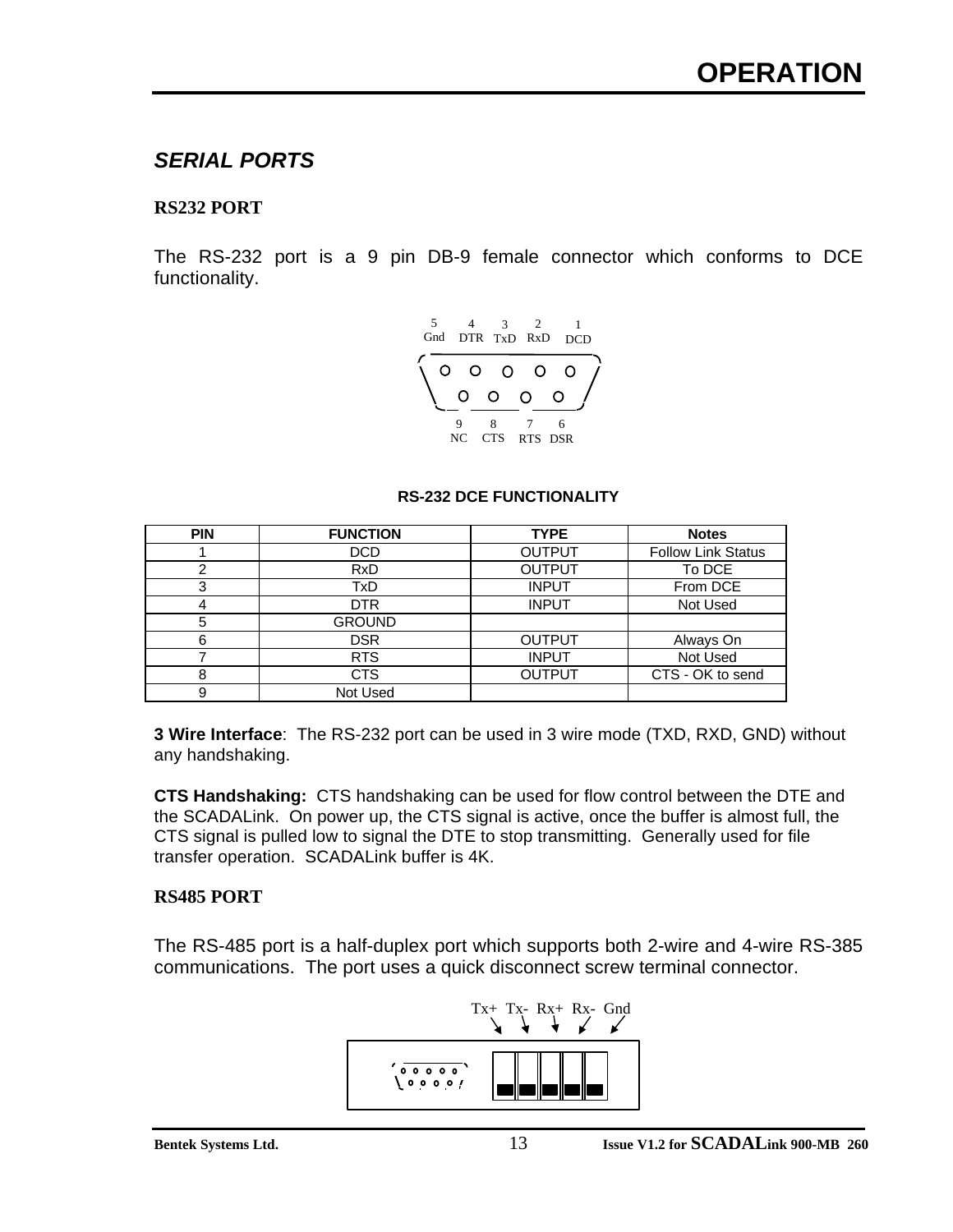### *LED INDICATORS*

#### **RED STATUS LED:**

**MASTER MODE**: A solid light indicates the unit is active and is hopping through its frequency band. A slow flashing pattern indicates low power supply voltage.

**SLAVE MODE:** A solid light indicates that the unit is locked and tracking a MASTER. A slow flashing light indicates the unit is functioning normally but has not locked onto a MASTER or that the power supply voltage is low.

**Note:** If SCADALink frequency band is changed, the next time the SCADALink is powered up it will have to recalculate its hopping sequence. This takes approximately five seconds during which the STATUS LED will be off.

#### **GREEN RX LED:**

**TERMINAL MODE:** A constantly flashing Rx LED (flashing simultaneously with the TX LED) indicates the radio is in Terminal Mode.

**REGULAR MODE:** Indicates that data is being received over the radio link.

#### **GREEN TX LED:**

**TERMINAL MODE:** A constantly flashing TX LED (flashing simultaneously with the RX LED) indicates the radio is in Terminal Mode.

**REGULAR MODE:** Indicates that the unit is transmitting data over the radio link.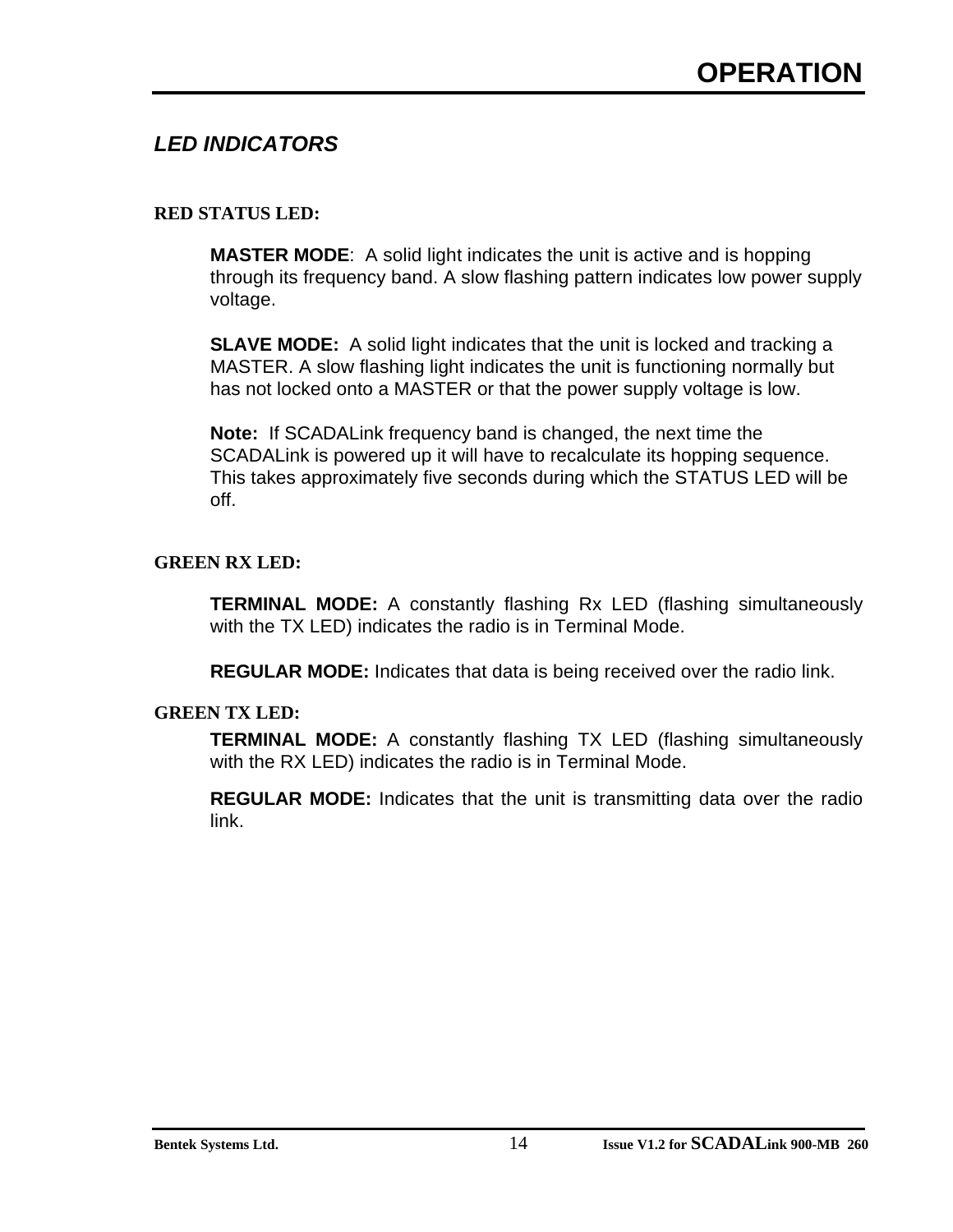### *RECEIVED SIGNAL STRENGTH INDICATOR (RSSI)*

SIGNAL STRENGTH: This is a voltage output which gives an indication of the received signal strength. This indication is derived by measuring the signal strength in the channels which it has received error free. It does not measure the level of signals in channels which have interference and is therefore a very accurate measurement of signal strength of only the desired signal over the full 26 MHz operating bandwidth.

To use this output one needs only to connect a dc voltmeter and read the voltage directly. It can be seen from the graph below, that for signal levels from -100 dBm to -40 dBm the voltage changes almost exactly 20 dB per volt. At about 2.0 V the signal strength is approximately -100 dBm. One should generally set up a system such that the received signal strength is greater than or equal to this level. The system will still remain operational for an additional 10- dB drop in signal level (1.5 V) to provide a reasonable fade margin.

The following graph can be used to give an approximate correlation of Signal Strength readings to Receive Signal Strength.



NOTE: The RSSI can be read remotely from the master radio if the SCADALink 900-MB is in Modbus mode.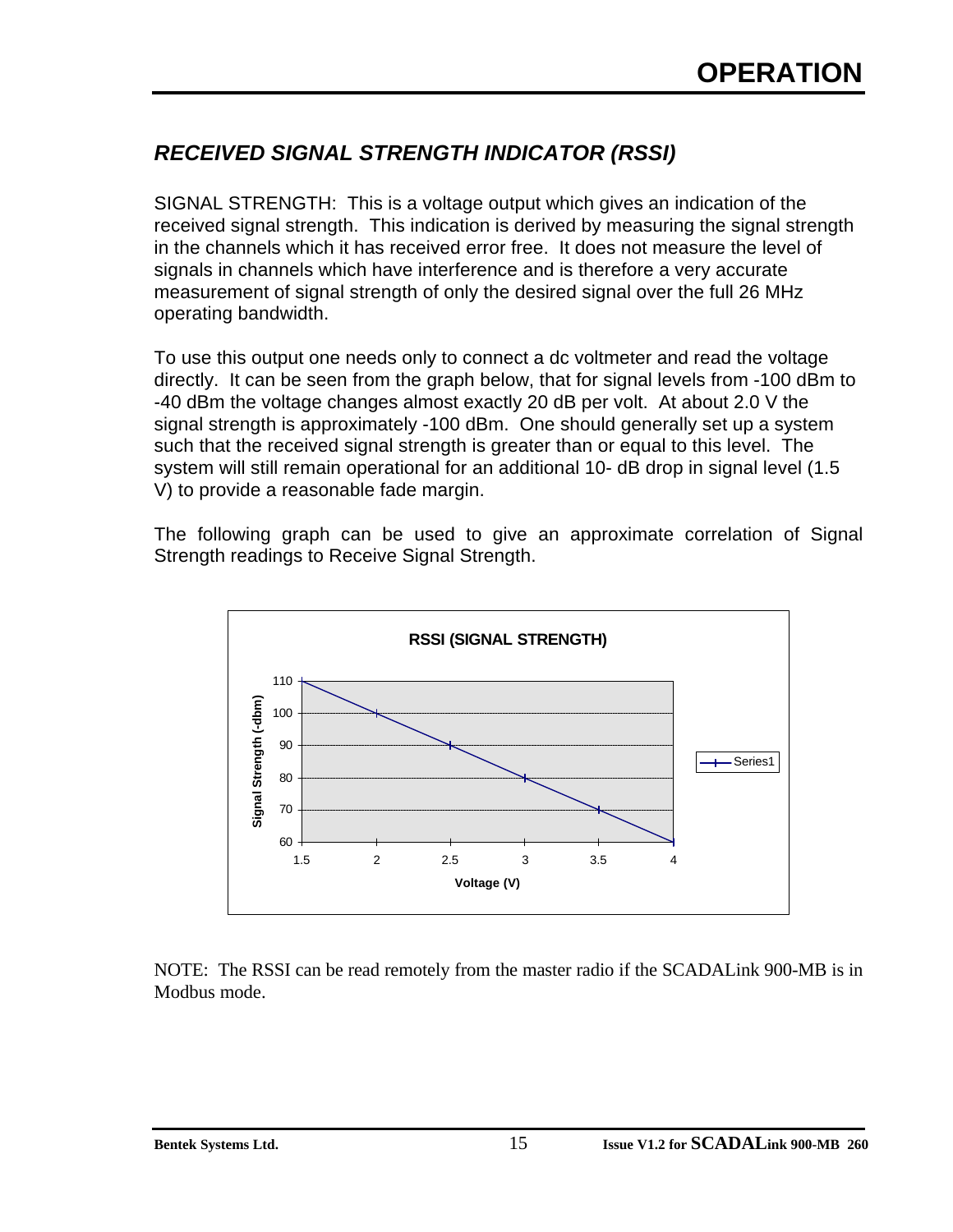### **ANTENNA SYSTEM AND CONNECTORS**

The SCADALINK 900-MB Transceiver comes with a 2 foot long antenna pigtail that adapts the chassis mount MCX connector to a BNC-Male connector. The user will connect the antenna feedline via this connector.

The SCADALINK 900-MB Transceiver is supplied from the factory adjusted to 1 Watt RF output power. This is the maximum transmitter output power allowed under FCC and ISC regulations.

Regulations limit the effective isotropic radiated power (EIRP) to 6 dBw. The EIRP is dependent on the transmit output power, the antenna feeder loss, and the antenna gain. With 1 Watt output power, antenna's with an isotropic gain of 6 dB are allowed assuming no feeder cable losses.

The total antenna gain minus the cable loss is not to exceed 6 dBw.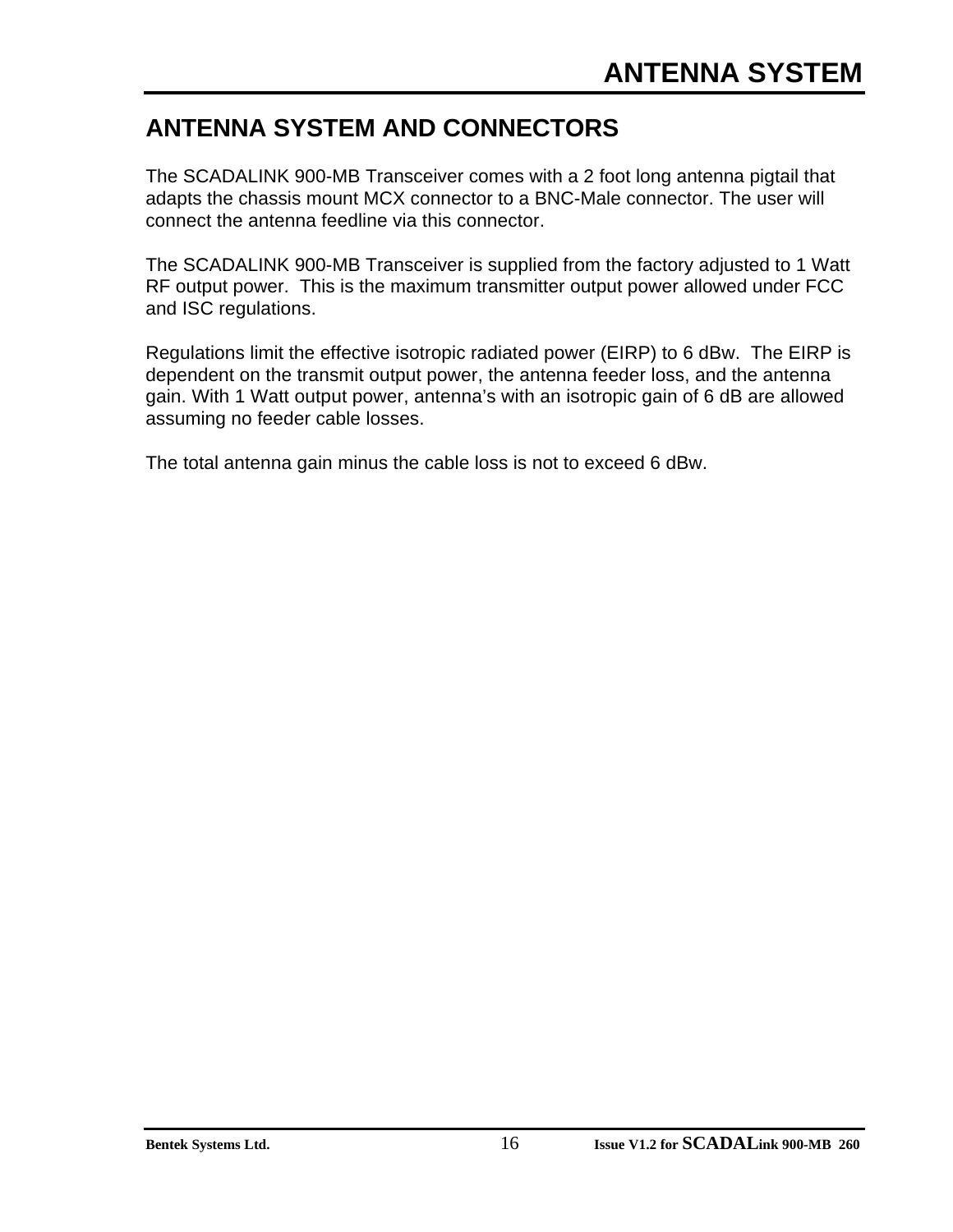### **WARRANTY**

All SCADALink 900-MB modules come with a one year limited product warranty to the original purchaser, covering defects in materials and workmanship under normal use and service. BENTEK SYSTEMS LTD's entire liability and your exclusive remedy shall be, at BENTEK option, either the (a) repair or (b) replacement of the SCADALink 900-MB module, which is returned to BENTEK SYSTEMS LTD freight prepaid with a copy of the purchase receipt. If failure has resulted from accident, abuse or misapplication, BENTEK SYSTEMS LTD shall have no obligation to repair or replace. In no event shall BENTEK SYSTEMS LTD be responsible for incidental or consequential damage caused by defects in its products, whether such damage occurs or is discovered before or after replacement or repair, and whether or not such damage is caused by the negligence of BENTEK SYSTEMS LTD.

### **REPRESENTATION**

BENTEK SYSTEMS LTD makes no representation or warranties with respect to this manual, or, except as specifically stated in the applicable user agreement or warranty notice, with respect to any hardware, firmware, or software described in this manual. BENTEK SYSTEMS LTD specifically disclaims any express or implied warranties of merchantability, title, or fitness for any particular purpose. The information contained in this document is assumed to be correct and current. BENTEK SYSTEMS LTD reserves the right to make revisions or changes to any and all parts of the manual, hardware, firmware, or software at any time without obligation to notify any person or entity of the changes.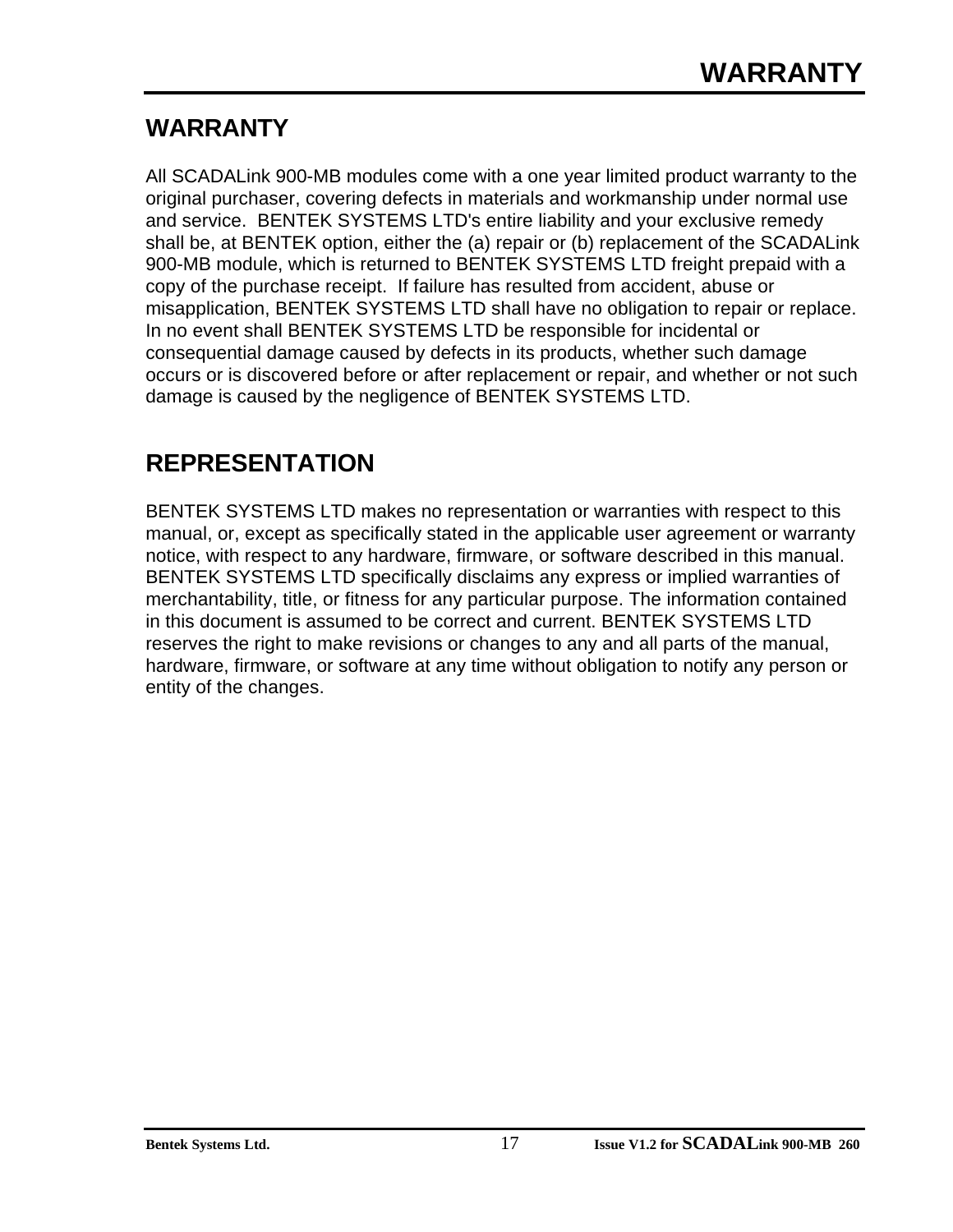### **SPECIFICATIONS**

#### *GENERAL*

| Power:                      | Voltage           | 9-26 VDC                                       |
|-----------------------------|-------------------|------------------------------------------------|
|                             | <b>Current Rx</b> | 60 mA @ 12V; 40 mA @ 24V                       |
|                             | Current (Maximum) | 250 mA @12V; 145 mA @24 V                      |
|                             |                   | (assumes Continuous operation in MASTER mode)  |
| <b>Temperature Range:</b>   | Operating         | $-40$ to $+60$ C                               |
|                             | Storage           | $-55$ to $+90$ C                               |
| <b>Size: Max dimensions</b> | Length            | 5"                                             |
|                             | Width             | 3.75"                                          |
|                             | Height            | 1.5"                                           |
|                             | Mounting          | 4 x 5/32" Dia. mounting holes (Fits #8 Screws) |
| Case:                       | Material          | .06" Anodized Aluminum 2 Pcs.                  |
| Weight:                     |                   | 9.2 Oz. (960 grams)                            |
|                             |                   |                                                |

#### *RADIO SPECIFICATIONS*

| <b>Technique</b>           | <b>Frequency Hopping</b>                                        |
|----------------------------|-----------------------------------------------------------------|
| <b>Frequency</b>           | 902-928 MHz                                                     |
| <b>Hop Sequence Length</b> | 63                                                              |
| <b>Available Sequences</b> | 255                                                             |
| <b>Available ID Codes</b>  | 65535                                                           |
| <b>Frequency Bands</b>     | 4 Interleaved                                                   |
| <b>Hop Dwell Time</b>      | 65 ms                                                           |
| <b>Transmit Power</b>      | 1 Watt                                                          |
| <b>Rx Sensitivity</b>      | <-110 dBm to maintain synchronization                           |
| <b>Error Detection</b>     | CRC-16                                                          |
| <b>Error Correction</b>    | <b>Auto Packet Repeat</b>                                       |
| <b>Typical Range</b>       | 2 km with Omni Directional Antennas<br>5 km+ with Yagi antennas |

#### *SERIAL COMMUNICATIONS*

| Interface:             | RS-232 (9 pin DB-9 Female DCE standard)        |
|------------------------|------------------------------------------------|
|                        | RS-485 (2 Wire or 4 Wire Half Duplex)          |
| Data Rates:            | 1200,2400,4800,9600 (19,200 optional)          |
| Data Format:           | Asynchronous - N,8,1 or E,7,1                  |
| <b>Flow Control:</b>   | RTS/CTS or None                                |
| <b>Bit Error Rates</b> | 10e-6 BER at -104 dBm without error correction |
| <b>Protocol</b>        | Modbus RTU                                     |

#### *PARALLEL INPUTS/OUTPUTS*

| Interface: |                    | Quick-disconnect screw terminal |
|------------|--------------------|---------------------------------|
| Base I/O:  | Inputs DI/AI       | 4 - Analog/Discrete inputs      |
|            |                    | Discrete - 0 - 26 V             |
|            |                    | Analog - $0 - 5$ V DC           |
|            | Outputs DO         | 4 - Open Collector to GND.      |
|            |                    | 0.25 Amp each                   |
|            | <b>Link Status</b> | Open Collector to GND.          |
|            | Special            | Reserved for future expansion   |
|            |                    |                                 |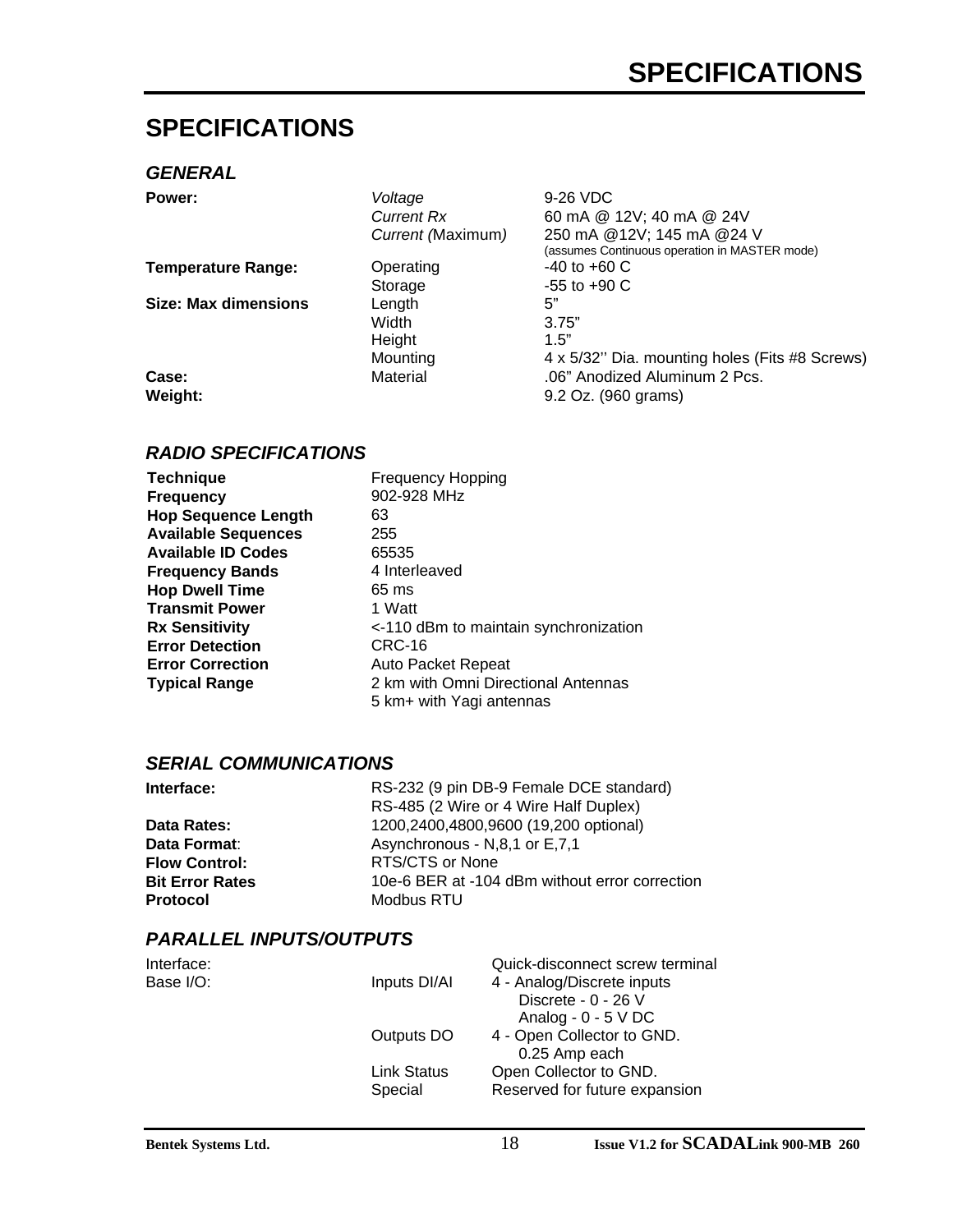### **APPENDIX A - TECHNICAL NOTES/CONFIGURATION**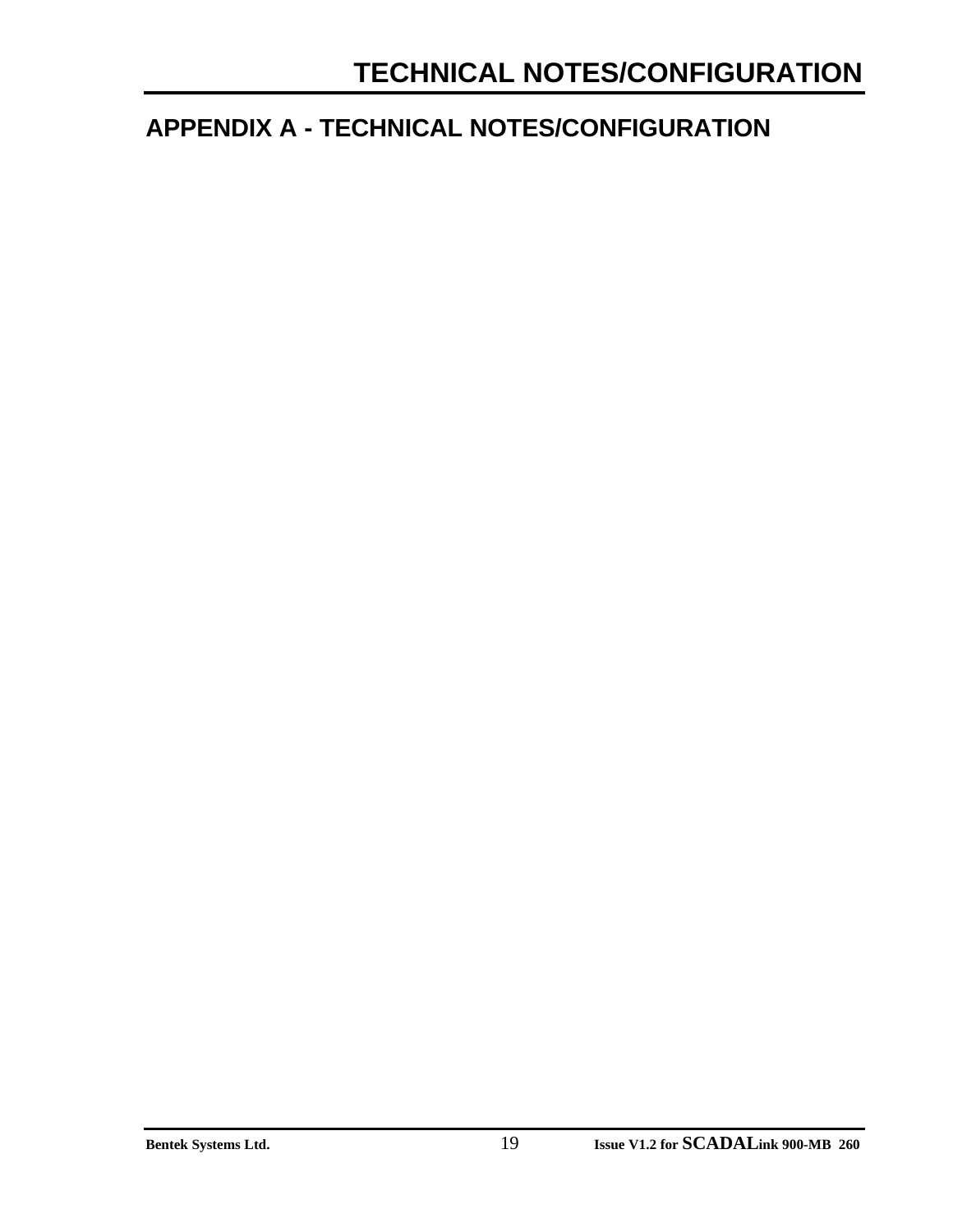### **Hyperterminal Settings for Use with SCADALink 900MB Terminal Mode**

- 1. Select Start->Programs->Accessories->Hyperterminal
- 2. Run Hypertrm.exe.
- 3. Choose an icon and make a name called SCADALINK, Click OK.
- 4. Click 'Connect using:'
- 5. Select DIRECTtoCom1 or whichever Com Port you wish to use, Click OK.
- 6. Click the 'Configure' Button.
- 7. Set Bits per Second to 9600.
- 8. Set Data Bits to 8.
- 9. Set Parity to None.
- 10.Set Stop Bits to 1.
- 11.Set Flow Control to Hardware.
- 12.Click OK.
- 13.Click OK.
- 14.Save settings
- 15.You now have an icon in Hyperterminal called SCADALINK.ht that sets up your Com Port to communicate to the radio.
- 16.Next time, just double click on the SCADALINK.ht icon you just created.

Using these settings on Hyperterminal, you can access the terminal programming part of the radio. If you choose to use a different terminal emulation software package, please use the following settings:

Terminal Emulation:VT100

| <b>Baud Rate:</b> | 9600 |
|-------------------|------|
| Data Bits:        | 8    |
| Parity:           | None |
| Stop Bits:        |      |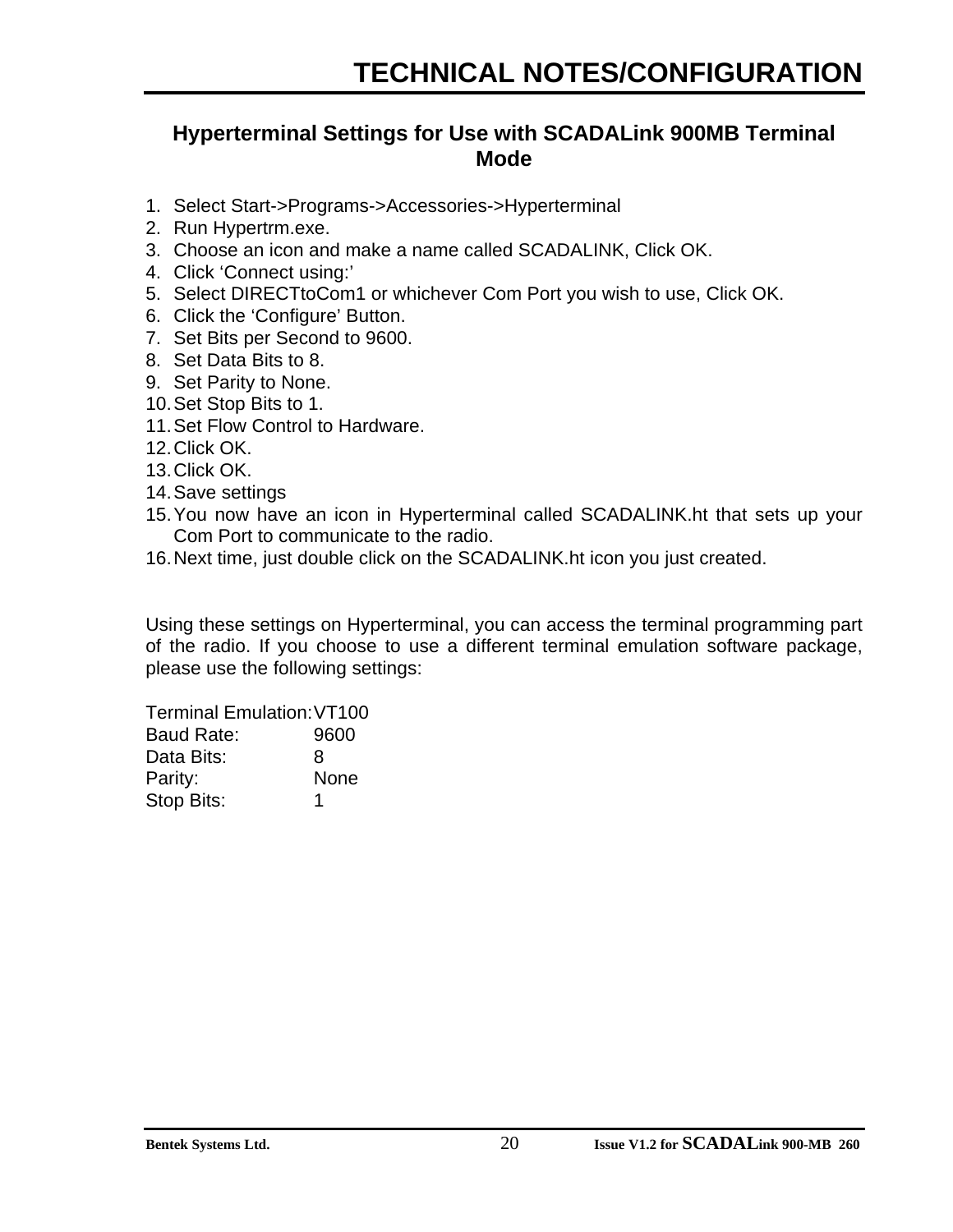### **Hardware Setup for Use with SCADALink 900MB Terminal Mode**

- 1. Connect the computer to the radio's RS-232 port.
- 2. Put Switch 8 on CONFIG1 in the 'up' position.
- 3. Turn radio on. The Tx and Rx LEDs should flash simultaneously.
- 4. You have 15 seconds to hit <enter> before the radio returns to regular mode.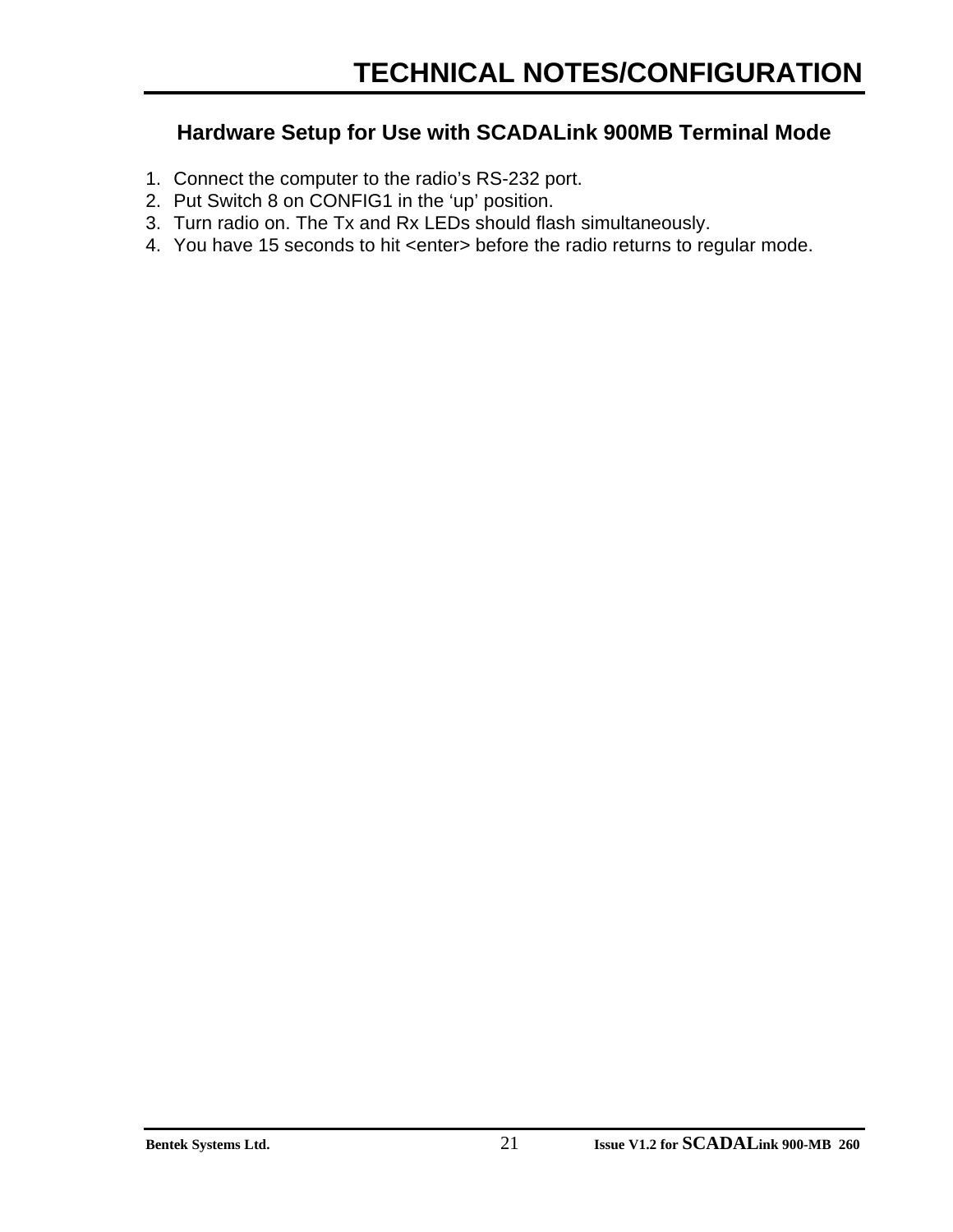

#### **CONFIGURE THE 900-MB IN** *POINT TO MULTIPOINT MODE* **IF A MASTER IS POLLING:**

#### **·A NUMBER OF STANDALONE 900-MB SLAVES ·DEVICES COMMUNICATING THROUGH RS-485 OR RS-232 PORT.**

·User configuration is all done through Dip Switches CONFIG1 to CONFIG 4 located on the front of the 900-MB. ·Settings are not recognized by the 900-MB until the power supply is reset.(Please refer to engineering drawing SCADI/O from the SCADALink 900-MB manual for complete description of DIP Switches.)

#### **CONFIG 1**

·Switch 1 and 2 select 1 of 4 Frequency Groups. 900-MB's will only establish radio communications with other 900-MB's if they have the same frequency group.

·Program different Frequency groups only when you need to isolate one SCADALink system from another one operating in the same area (i.e. a repeater application).

#### **CONFIG 2** (Leave all off if unused)

·Currently only used as a channel enable if a SCADALink single channel Analog Adapter is connected to an input or output.

#### **CONFIG 3**

·Set switches 1,2,3,5,6,7,8 as appropriate for your system requirements (i.e. switch 3 in off position if RS-232 port is used as primary port).

·Set the 900-MB at the host/master site as a master (switch 4 on) and set the 900-MB's at the Remote sites as slaves (switch 4 off). **NOTE: Excluding a Repeater configuration, there should only be one master in any system. Slave 900-MB's cannot communicate with other slave 900-MB's.**

·When configuring a Repeater, at the Repeater site, two 900- MB's are connected back to back via RS-232 or RS-485 and one is set as a master and the other as a slave (see drawing).

#### **CONFIG 4** (Leave all off if unused)

·Assign Modbus address to radio (switch 8 is LSB) when on board I/O is being used. Leave all off to assign no Modbus address.

|                    | <b>BENTEK SYSTEMS LTD.</b>                  | <b>TITLE</b>               | <b>SCADALING Point to Multipoint Configuration</b> | 30/6/98                      | SP                 |          |
|--------------------|---------------------------------------------|----------------------------|----------------------------------------------------|------------------------------|--------------------|----------|
| 504 - 42 Ave. S.E. |                                             |                            |                                                    | REV.<br>DA/MO/YR             | <b>DESCRIPTION</b> |          |
|                    | Calgary, AB, T2G-1Y6<br>Tel: (403) 243-5135 | July 30/98<br><b>DATE</b>  | <b>COMPANY:</b><br><b>SCADALINK</b>                | <b>DRAWN BY</b><br><b>JW</b> | <b>DRAWING No.</b> |          |
|                    | Fax: (403) 243-5165                         | <b>NTS</b><br><b>SCALE</b> | <b>LOCATION:</b>                                   | CHECKED BY                   |                    | SCADpmp1 |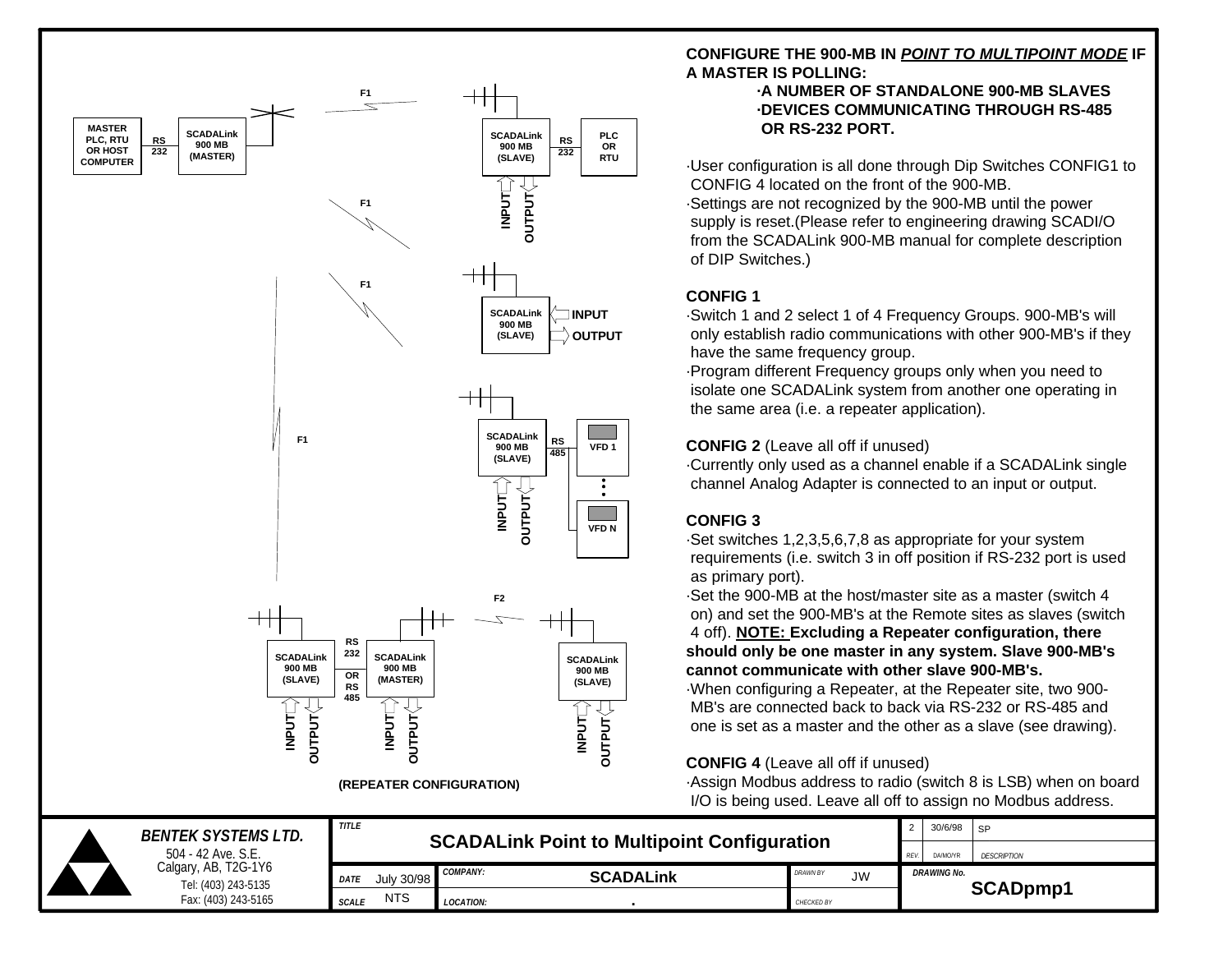

**\*NOTE: Serial Communication is still functional in I/O End to End Telemetry mode.**

**CONFIGURE THE 900-MB IN** *I/O END TO END TELEMETRY MODE* **IF AN I/O WIRELINE REPLACEMENT IS REQUIRED: (Analog or Digital) inputs on one side become (Analog or Digital) outputs on the other side.**

·User configuration is all done through Dip Switches CONFIG 1 to CONFIG 4 located on the front of the 900-MB. ·Settings are not recognized by the 900-MB until the power supply is reset.(Please refer to engineering drawing SCADI/O from the SCADALink 900-MB manual for complete description of DIP Switches.)

#### **CONFIG 1**

·Switch 1 and 2 select 1 of 4 Frequency Groups. ·900-MB's will only establish radio communications with other 900- MB's

 if they have the same frequency group set. **NOTE: Ensure that both 900-MB's being used in an I/O End to End Telemetry system are set to the same Frequency Group otherwise they will not communicate with each other.**

#### **CONFIG 2** (Leave off if unused)

Currently only used as a channel enable if a SCADALink single channel Analog Adapter is connected to an input or output.

#### **CONFIG 3**

·Set switches 1,2,3,5,6,7,8 as appropriate for your system requirements.

·Set one 900-MB to be the master (switch 4 on) and the other 900-MB as a slave (switch 4 off). **NOTE: Ensure one 900-MB is set as a master and the other as a slave: 2 masters cannot communicate with each other and 2 slaves cannot communicate with each other.**

·Serial communications is still functional in I/O End to End Telemetry mode.

#### **CONFIG 4**

·Set all switches on except switch 1 to configure for I/O End to End Telemetry mode.

|                                                                                          | <b>BENTEK SYSTEMS LTD.</b> | <b>TITLE</b><br><b>SCADALINK I/O End to End Telemetry Configuration</b> |            |                  |                  |                              |          | 30/6/98            | <b>SP</b>       |
|------------------------------------------------------------------------------------------|----------------------------|-------------------------------------------------------------------------|------------|------------------|------------------|------------------------------|----------|--------------------|-----------------|
| 504 - 42 Ave. S.E.<br>Calgary, AB, T2G-1Y6<br>Tel: (403) 243-5135<br>Fax: (403) 243-5165 |                            | REV.                                                                    |            |                  |                  |                              | DA/MO/YR | <b>DESCRIPTION</b> |                 |
|                                                                                          |                            | <b>DATE</b>                                                             | July 30/98 | <b>COMPANY:</b>  | <b>SCADALINK</b> | <b>DRAWN BY</b><br><b>JW</b> |          | <b>DRAWING No.</b> | <b>SCADeet1</b> |
|                                                                                          |                            | <b>SCALE</b>                                                            | <b>NTS</b> | <b>LOCATION:</b> |                  | CHECKED BY                   |          |                    |                 |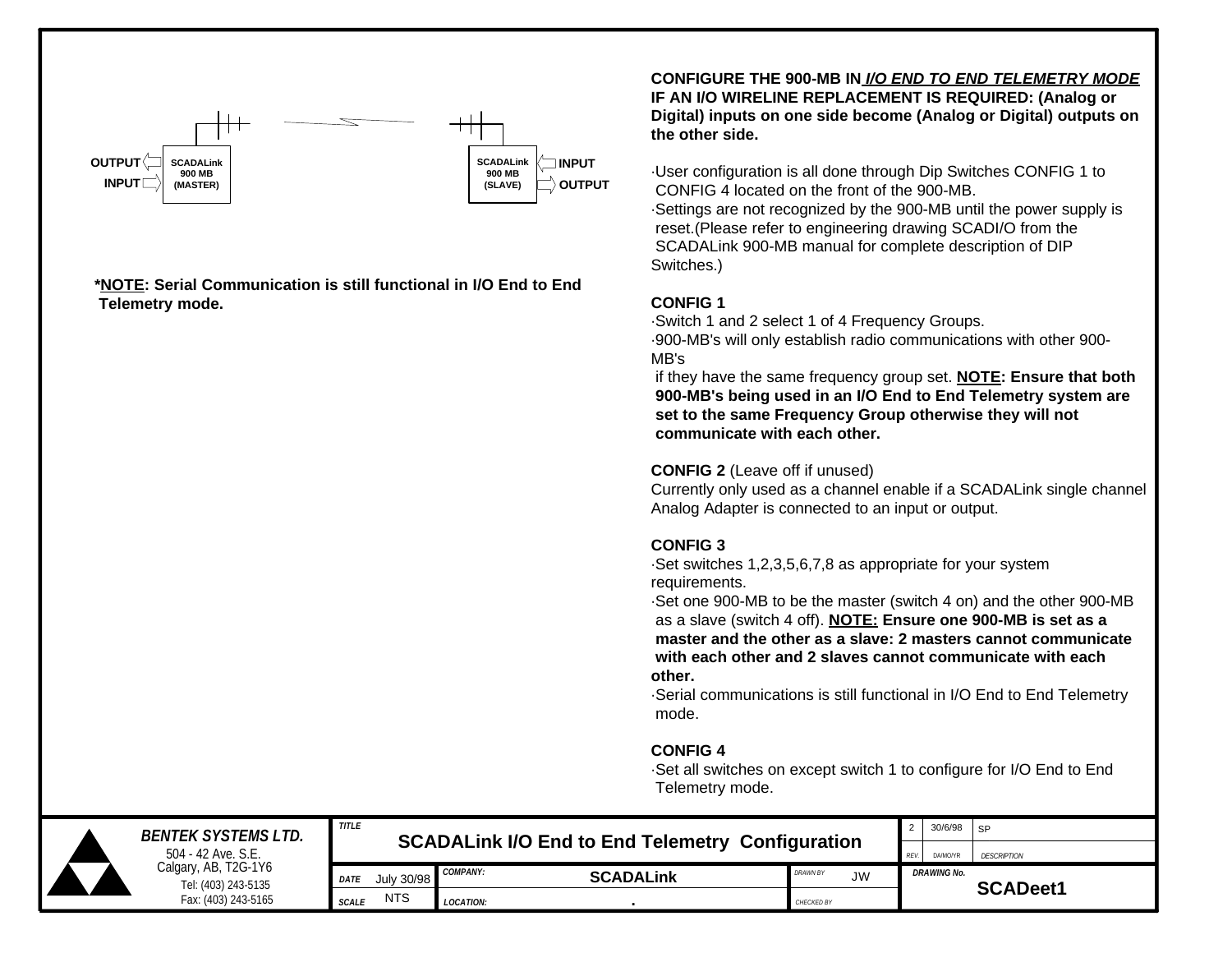### **APPENDIX B - SYSTEM DRAWINGS**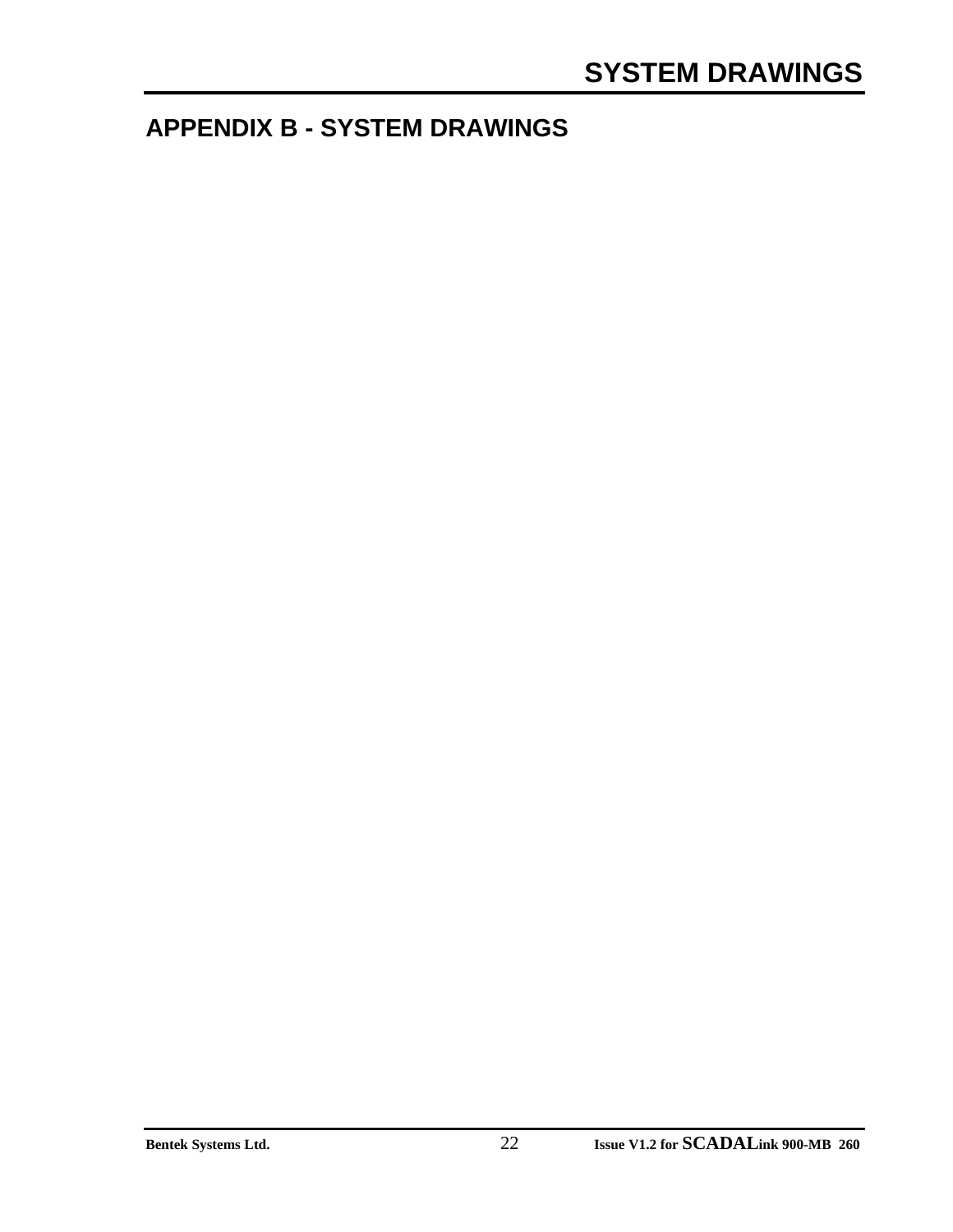#### **TYPICAL I/O WIRING**







|       | <b>BIT #1</b> | BIT#2      | BITS #3-6      | <b>BIT #7</b> |     | <b>BIT #8</b>                  |
|-------|---------------|------------|----------------|---------------|-----|--------------------------------|
| FREQ1 | <b>OFF</b>    | <b>OFF</b> | <b>FACTORY</b> |               | ON  | <b>TERMINAL</b><br><b>MODE</b> |
| FREQ2 | OFF           | ON         | <b>SET</b>     | 4-20mA/1-5V   |     | <b>ACTIVE</b>                  |
| FREQ3 | ON            | <b>OFF</b> |                | 0-20mA/0-5V   | OFF | <b>REGULAR</b><br><b>MODE</b>  |
| FREQ4 | ON            | ON         |                |               |     | <b>ACTIVE</b>                  |

#### CONFIG 2



#### CONFIG 3

|               | <b>FUNCTION</b>     | <b>FUNCTION</b>     |                            |  |  |  |  |
|---------------|---------------------|---------------------|----------------------------|--|--|--|--|
| BIT#          |                     | ON                  | OFF                        |  |  |  |  |
|               | <b>LINK TIMEOUT</b> | 120 SEC             | 10 SEC                     |  |  |  |  |
| $\mathcal{P}$ | I/O FAIL MODE       | <b>DEFAULT OFF</b>  | <b>MAINTAIN LAST STATE</b> |  |  |  |  |
|               | <b>PRIMARY PORT</b> | <b>RS-485</b>       | RS-232                     |  |  |  |  |
|               | RADIO MODE          | <b>RADIO MASTER</b> | RADIO SLAVE                |  |  |  |  |
| 5             | <b>BUFFER</b>       | <b>PACKET</b>       | <b>TRANSPARENT</b>         |  |  |  |  |
| 6             | BIT/PARITY/STOP     | N.8.1               | E.7.1                      |  |  |  |  |

BAUD RATE

|                        | BIT#                   |                               |
|------------------------|------------------------|-------------------------------|
|                        | ጸ                      | <b>BAUD</b>                   |
| OFF<br>OFF<br>ON<br>ON | OFF<br>ON<br>OFF<br>ON | 1200<br>19200<br>4800<br>9600 |

#### CONFIG 4

|            | BIT#                              |                          |                          |            |                          |            |            |                     |  |  |
|------------|-----------------------------------|--------------------------|--------------------------|------------|--------------------------|------------|------------|---------------------|--|--|
|            | 2                                 | 3                        | 4                        | 5          | 6                        |            | 8          | <b>FUNCTION</b>     |  |  |
| OFF        | OFF                               | <b>OFF</b>               | OFF                      | <b>OFF</b> | <b>OFF</b>               | <b>OFF</b> | <b>OFF</b> | NO MODBUS           |  |  |
| <b>OFF</b> | <b>OFF</b>                        | <b>OFF</b>               | <b>OFF</b>               | <b>OFF</b> | <b>OFF</b>               | <b>OFF</b> | ON         | <b>MB ADDRESS#1</b> |  |  |
|            | $^{\circ}$<br>$\sim$<br>$\bullet$ |                          |                          |            |                          |            |            |                     |  |  |
| <b>OFF</b> | ON                                | ON                       | ON                       | ON         | ON                       | ON         | OFF        | MB ADDRESS #126     |  |  |
| <b>OFF</b> | ON                                | ON                       | ON                       | ON         | ON                       | ON         | ON         | END-TO-END I/O      |  |  |
| ON         |                                   | $\overline{\phantom{0}}$ | $\overline{\phantom{a}}$ |            | $\overline{\phantom{a}}$ |            |            | <b>FUTURE</b>       |  |  |

| <b>BENTEK SYSTEMS LTD.</b>                  | TITLE              |           |                  | <b>Switch Settings and I/O Layout</b> |                                 |      |                    |             |  |
|---------------------------------------------|--------------------|-----------|------------------|---------------------------------------|---------------------------------|------|--------------------|-------------|--|
| 504 - 42 Avenue S.E.                        |                    |           |                  |                                       |                                 | REV. | DA/MO/YR           | DESCRIPTION |  |
| Calgary, AB, T2G-1Y6<br>Tel: (403) 243-5135 | <i><b>DATE</b></i> | Oct 20/98 | <b>COMPANY:</b>  | <b>SCADALINK</b>                      | <b>DRAWN BY</b><br>JW /<br>/ DJ |      | <b>DRAWING No.</b> |             |  |
| Fax: (403) 243-5165                         | <b>SCALE</b>       |           | <b>LOCATION:</b> |                                       | CHECKED BY                      |      | <b>SCADI/O 260</b> |             |  |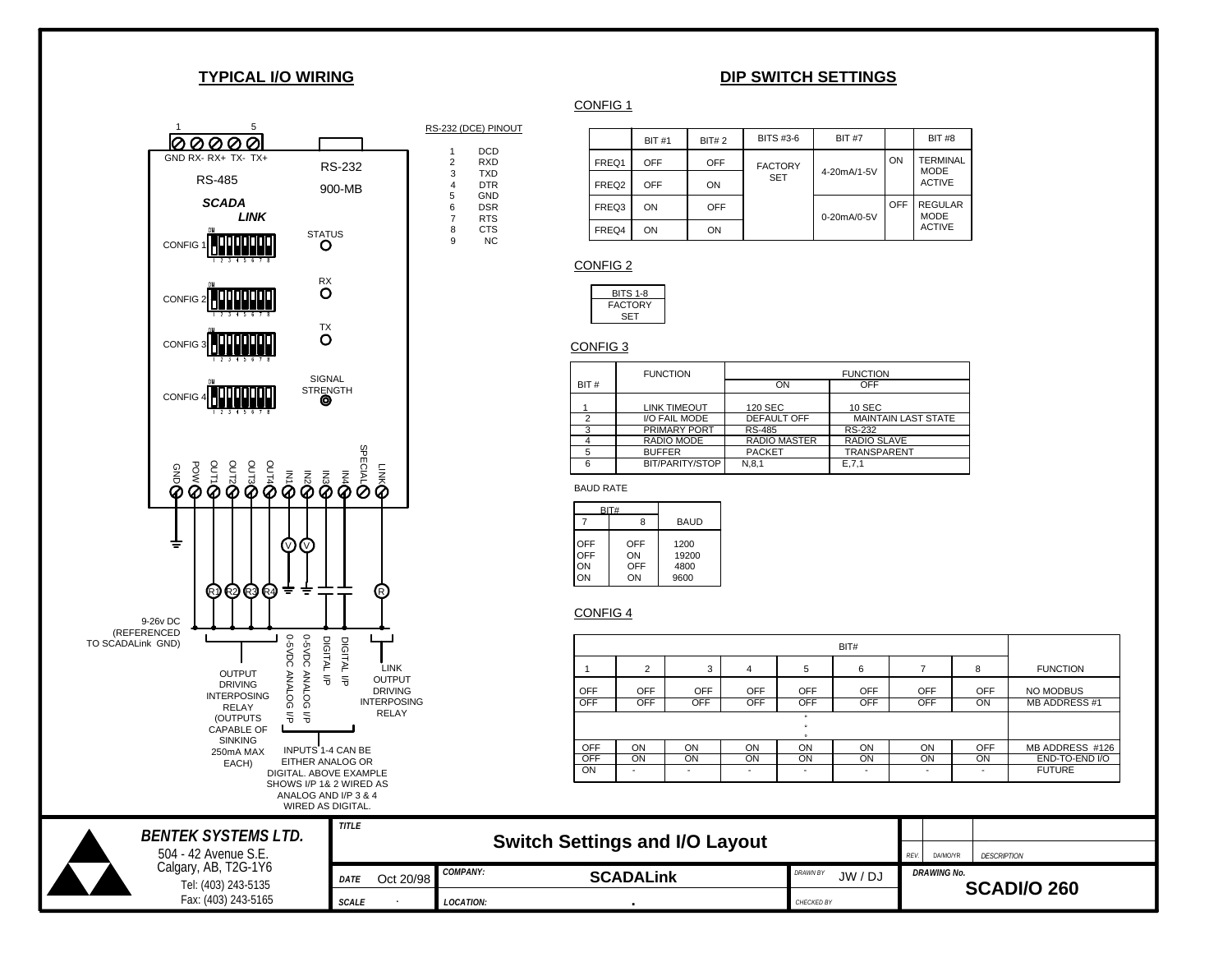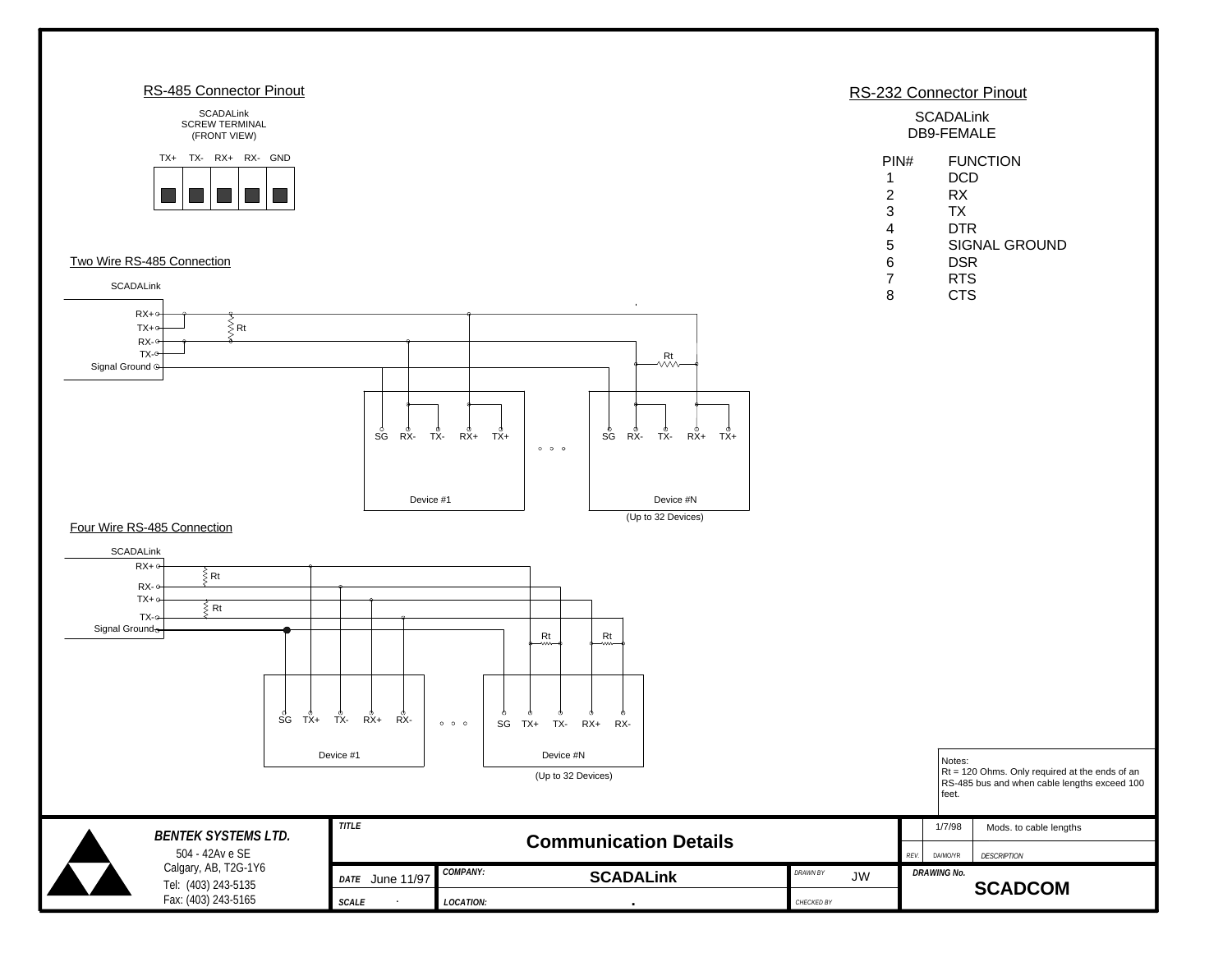